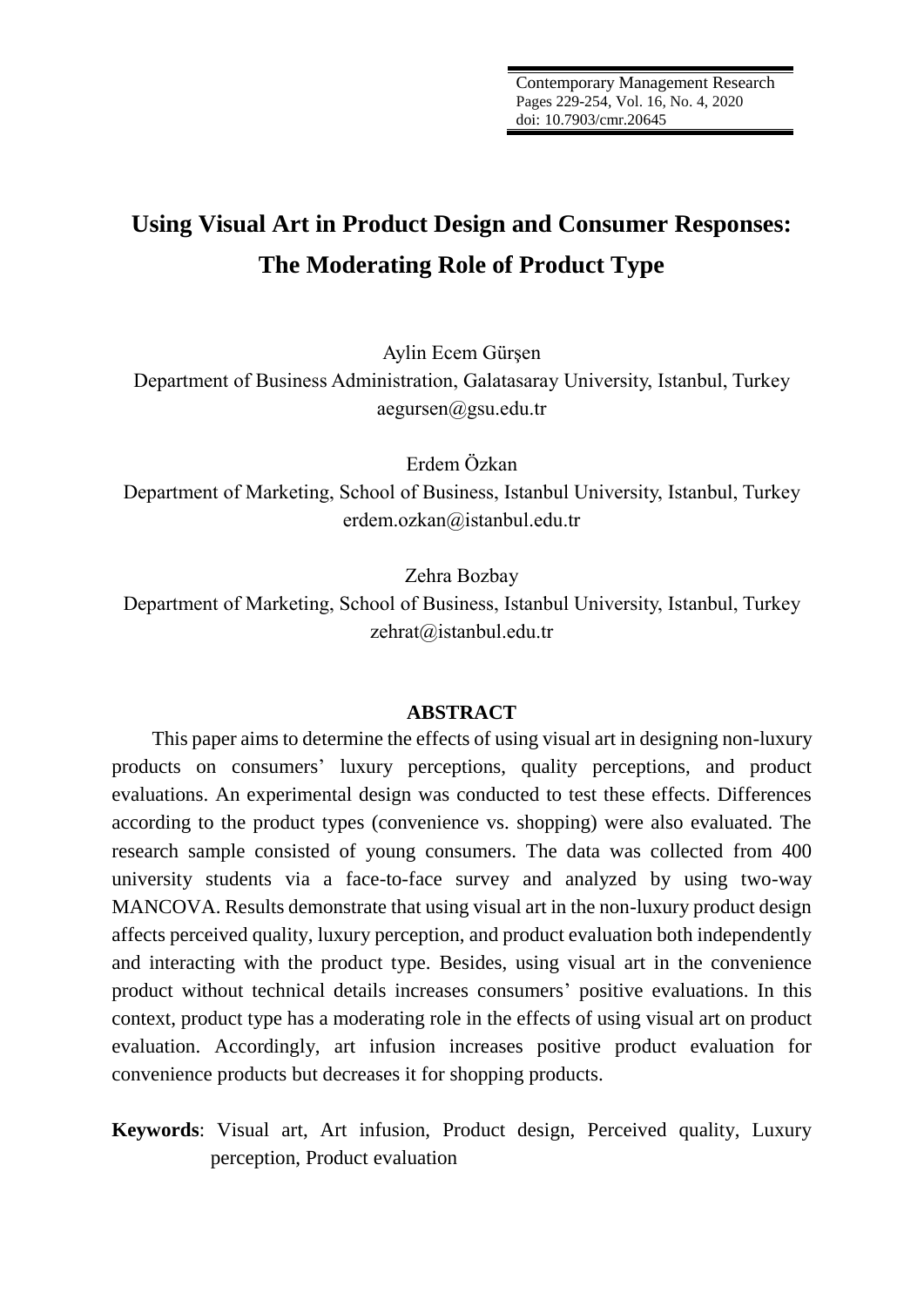## **INTRODUCTION**

Consumers are faced with a wide variety of products in today's markets. Differentiating factors are pretty significant in consumers' product evaluations in such markets, and the design stands out as a substantial product differentiation factor (Hoegg et al., 2010). A product's design is also accepted as an essential tool for attraction, communication, and value creation (Bloch, 1995; Chitturi et al., 2008). As a result, product design is a significant source in achieving a competitive advantage for companies.

A product design includes the composition of visual and non-visual elements (Homburg et al., 2015). Art elements are among them. By using these elements in product designs more and more, companies try to influence consumer evaluations. Such activities are considered within the scope of the *art infusion* in the literature. The art infusion, which is a phenomenon introduced by Hagtvedt and Patrick (2008a), represents the effects of using art elements in product design on consumer perceptions and evaluations of products. As art became a part of daily life, art infusion becomes a powerful tool for designing, advertising, and packaging activities.

Some experimental studies have been carried out by various researchers on the art infusion effect. According to research conducted by Lee et al. (2015), the use of art in hedonic products positively affects attitudes. They also found that consumers' responses to the use of art in products differ according to product-advertising congruity and advertising-personal image congruity. Similarly, Hagtvedt and Patrick (2008b) demonstrated that the presence of art in product design affects brand image perception and brand extensibility. Moreover, in this case, Naletelich and Paswan (2018) found that using different art types (abstract vs. realistic) in the product design differentiates consumer responses. Mumcu and Kimzan (2015) also demonstrated that the products' visual aesthetic value reduces consumers' price sensitivity by enhancing their perceived prestige and uniqueness.

Furthermore, the art infusion effect develops the luxury perception of the product. In this issue, Hagtvedt and Patrick (2008a) stated that the art infusion in the product is a way of associating the art element with luxury. Logkizidou et al. (2019), benefiting from Hagvedt and Partick's (2008a) research on the art infusion effect, found that the museological product displays create an art infusion effect. Then, they demonstrated that products displayed with art infusion are perceived as more luxurious and purchasable. Baumgarth and Wieker (2020) also confirmed the effects of art infusion using urban art elements on luxury perception and product evaluation.

Although the use of art elements in product design has been primarily seen in luxury products, today, art elements are used in many product types, from sneakers to chocolate packages. Various brands try to make a difference by cooperating with some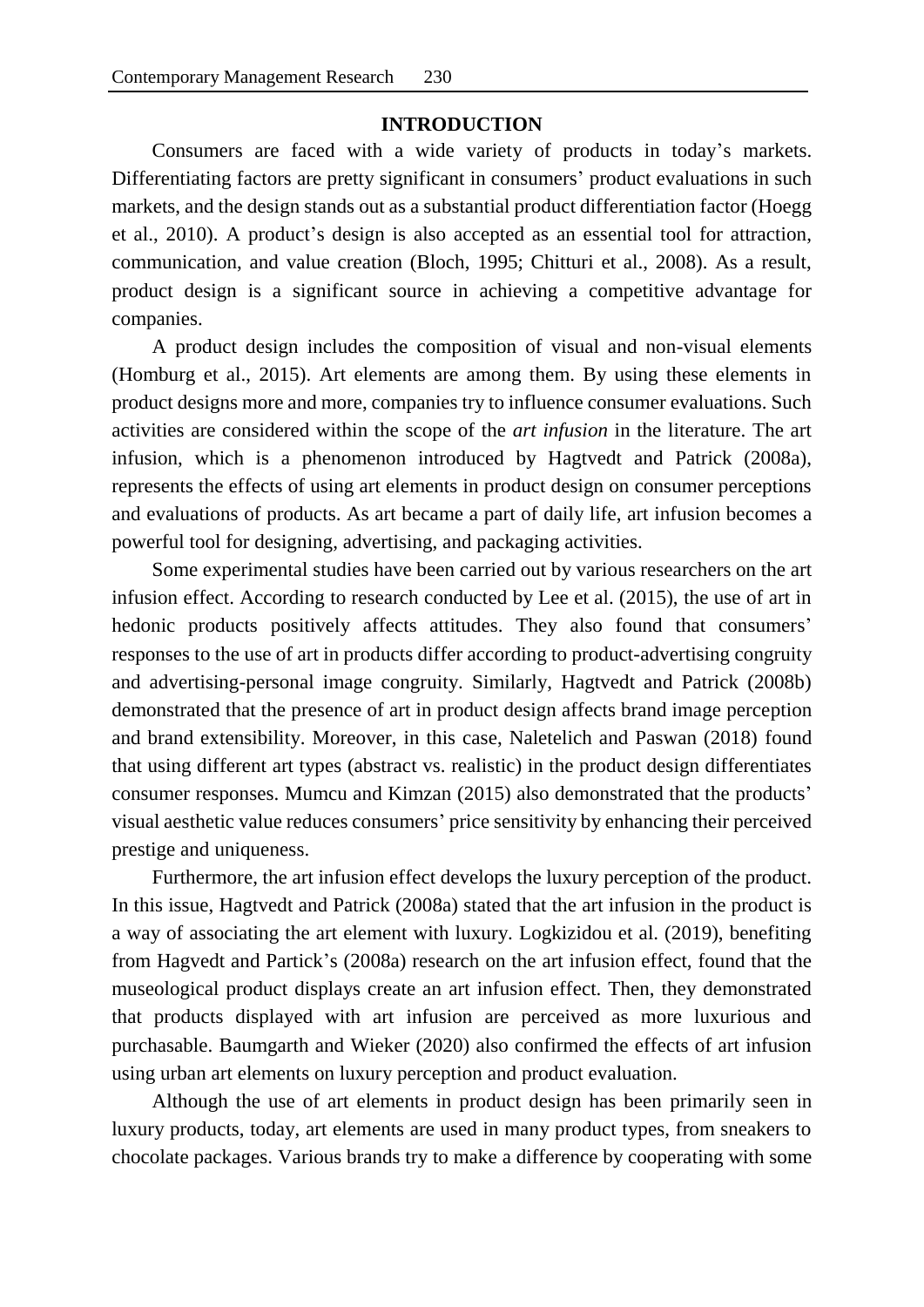painters and artists to use visual art in their products. For example, a non-luxury sports shoe brand has included some images of Van Gogh's paintings in their products (Van Gogh Museum, 2018). On the other hand, art professionals or amateurs criticize such products, especially on social media. Those criticisms' focus is on marketing commodifies art (Prisant, 2020; Valentish, 2018).

To sum up, it is thought that investigating the art infusion effect on consumer evaluation from various aspects will help to enrich the limited literature and provide a sophisticated understanding for practitioners. However, there is a lack of research that comparatively examines the effects of visual art infusion on quality perception, luxury perception, and product evaluation in different product types. It is expected that this study will contribute to filling this gap by determining the effects of non-luxury products with visual art on consumer evaluations. Accordingly, this study is designed to answer the following research questions:

- **RQ1:** How does the use of visual art in product design (art infusion) affect consumer perceptions and evaluations?
- **RQ2:** How does the effect of art infusion on consumer evaluations differ across the product types?

Depending on these questions, this study aims to determine the effects of using visual art in designing non-luxury products on consumers' luxury perceptions, quality perceptions, and evaluations of the products. The study differs from previous studies in two important ways. First, this study comparatively reveals the effects of art infusion on consumer evaluations according to different product types (convenience vs. shopping). Second, it evaluates these effects by controlling the effects of the consumer aesthetic centrality.

## **CONCEPTUAL FRAMEWORK AND HYPOTHESES DEVELOPMENT**

The studies related to hypotheses development are discussed in the following headings.

#### **The Use of Visual Art in Product Design**

Homburg et al. (2015) define product design as "the set of constitutive elements of a product that consumers perceive and organize as a multidimensional construct comprising three dimensions of aesthetics, functionality, and symbolism." They state that these constitutive elements can be both visual and non-visual. Moreover, design and aesthetics are naturally linked, as a product's design encompasses the product's aesthetic aspects (Veryzer, 1995). Beautifully designed products have significant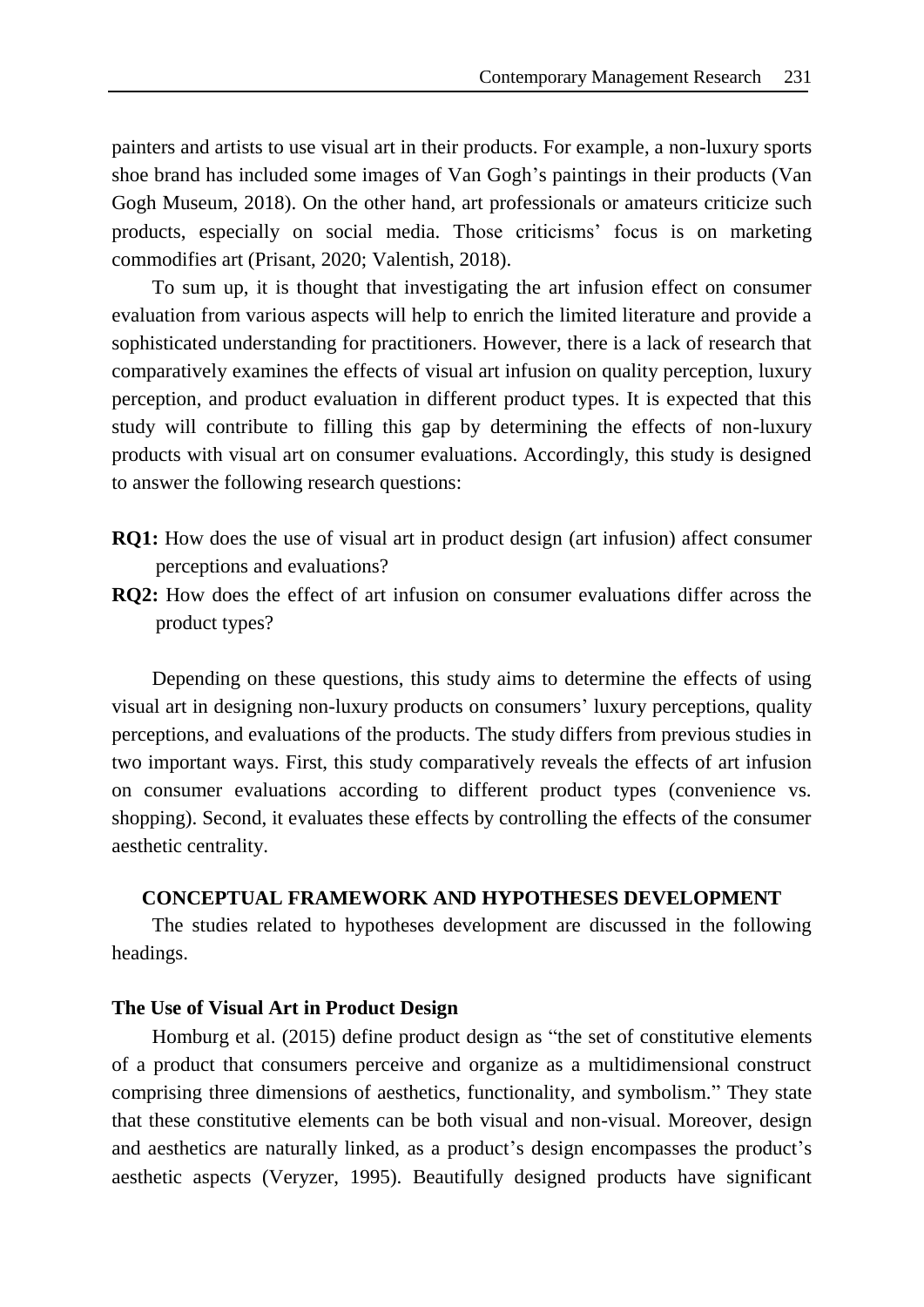effects in creating initial impressions and gaining market recognition (Belk, 1988; Bloch et al., 2003). Also, Hoegg et al. (2010) showed that aesthetic design affects consumer's evaluation. Visual aesthetics have a symbolic function that affects how a product is understood and evaluated (Bloch et al., 2003). Therefore, the use of art as a visual element in product design likely to affect consumer reactions.

Schnurr et al. (2017) examined the effect of products' visual appeal on attraction and quality perceptions of conventional and non-conventional products. They concluded that visual appeal positively affects attractiveness and quality perceptions only for non-conventional products. Another critical study examining the use of visual art in product design belongs to Hagtvedt and Patrick (2008a). This article analyzed the relationships among the use of visual art, luxury perception, and product evaluation. Three different sub-studies were conducted within their study, where the boxes containing cutlery, bath cloths, and soap dishes were selected as the product categories. In the first two sub-studies, the change in consumers' perception toward products with visual art and without visual art was examined. In the third sub-study, the perceptions of three products (one with visual art, one without visual art, and one with visual art that evokes negative sentiments) were examined. In all three sub-studies, it was concluded that using visual art positively affects consumer perceptions. Another study that deals with packaging design's aesthetic aspect revealed that attractive designs could bring success among solid brands with high reputations and high prices (Reimann et al., 2010).

## **Luxury Perception**

Wiedmann et al. (2007) state that the term "luxury" is widely used in daily life, but this term may have different meanings. Because luxury is a relative concept based on people's subjective assessment, and perceptions of people shape it (De Barnier et al., 2012). Possible differences in consumers' perception of luxury also make it difficult to conceptually separate luxury and non-luxury products (Vigneron & Johnson, 2004). A non-luxury product can be considered a luxury by its consumers, depending on its various attributes (Aliyev et al., 2018). Moreover, Kapferer (2014) drew attention to the relationship between luxury and art. Thus, visual art in product design can be considered one of these attributes that influence luxury perceptions.

Hagtvedt and Patrick (2008b) found that the use of visual art on products enhanced luxury perceptions. Chailan (2018) emphasized that art elements are an instrument for creating value and uniqueness for luxury brands. Lee et al. (2015) also investigated the effect of using visual art on luxury branded products (luxury bags). In that study, it was found that the use of visual art has a positive effect on the conspicuous value, perceived unique value, perceived quality value, and perceived hedonic value, but does not affect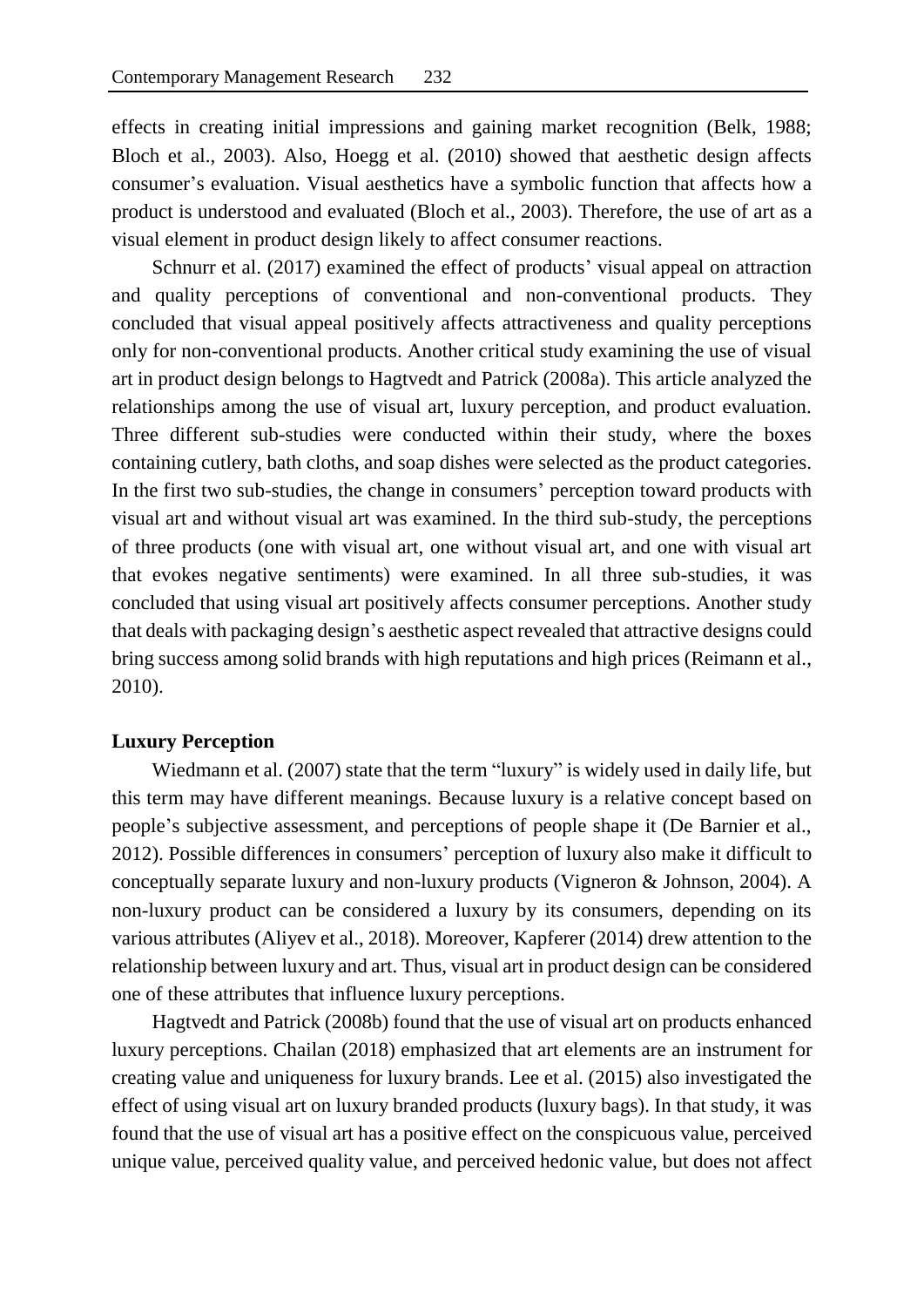the extended-self dimension. This study also stated that these effects' size increases if the price of a product with visual art is 25% or 50% higher. Huettl and Gierl (2012) examined the relationship between the use of art on hedonic and utilitarian products in terms of price and luxury perception; and found that the use of art only positively affects the luxury perception of hedonic products. Researchers also found that the use of art causes the product perceived as expensive if the price is not mentioned. Kim et al. (2012) found that the use of art elements affects luxury perception and brand image. They also found that luxury perception created by using an art element positively affects product evaluation, and product evaluation positively affects purchase intention. Peluso et al. (2017) found that art infusion increases the luxury perception of the advertised product. They also found that consumers' desire to signal status and desire for distinction moderates their relationship between art infusion and willingness to buy. In another study, Baumgarth and Wieker (2020) found that urban art elements in product design affect luxury perception. Based on these findings, the following hypothesis is proposed:

**H1a:** The use of visual art in product design affects luxury perception.

## **Perceived Quality**

Zeithaml (1988) defines perceived quality as consumers' evaluations and judgments about a product's excellence or superiority. Perceived quality is different from objective quality (Zeithaml, 1988). Consumers' quality assessment of a product or a brand is influenced by factors such as price, product characteristics, packaging, brand-manufacturer, advertising activities, word-of-mouth communication, and past purchasing experiences (Jacoby et al., 1971). Ghaani Farashahi et al. (2018) emphasized that the product's appearance also affects consumers' quality perception.

The relationship between product design and perceived quality is emphasized in various studies in the literature. Rigaux-Bricmont (1982) showed that brand packaging affects consumer's quality perception. Hassenzahl (2001) demonstrated that the product's hedonic quality affects the consumer's subjective assessment of its attractiveness. Creusen and Schoormans (2005) showed in a qualitative study that the effect of shape, color, and size of products varies from person to person and affects consumer preferences. Chitturi et al. (2019) found that the product's color and shape affect quality perception and purchasing preference. Based on these findings, the following hypothesis is proposed:

**H1b:** The use of visual art in product design affects perceived quality.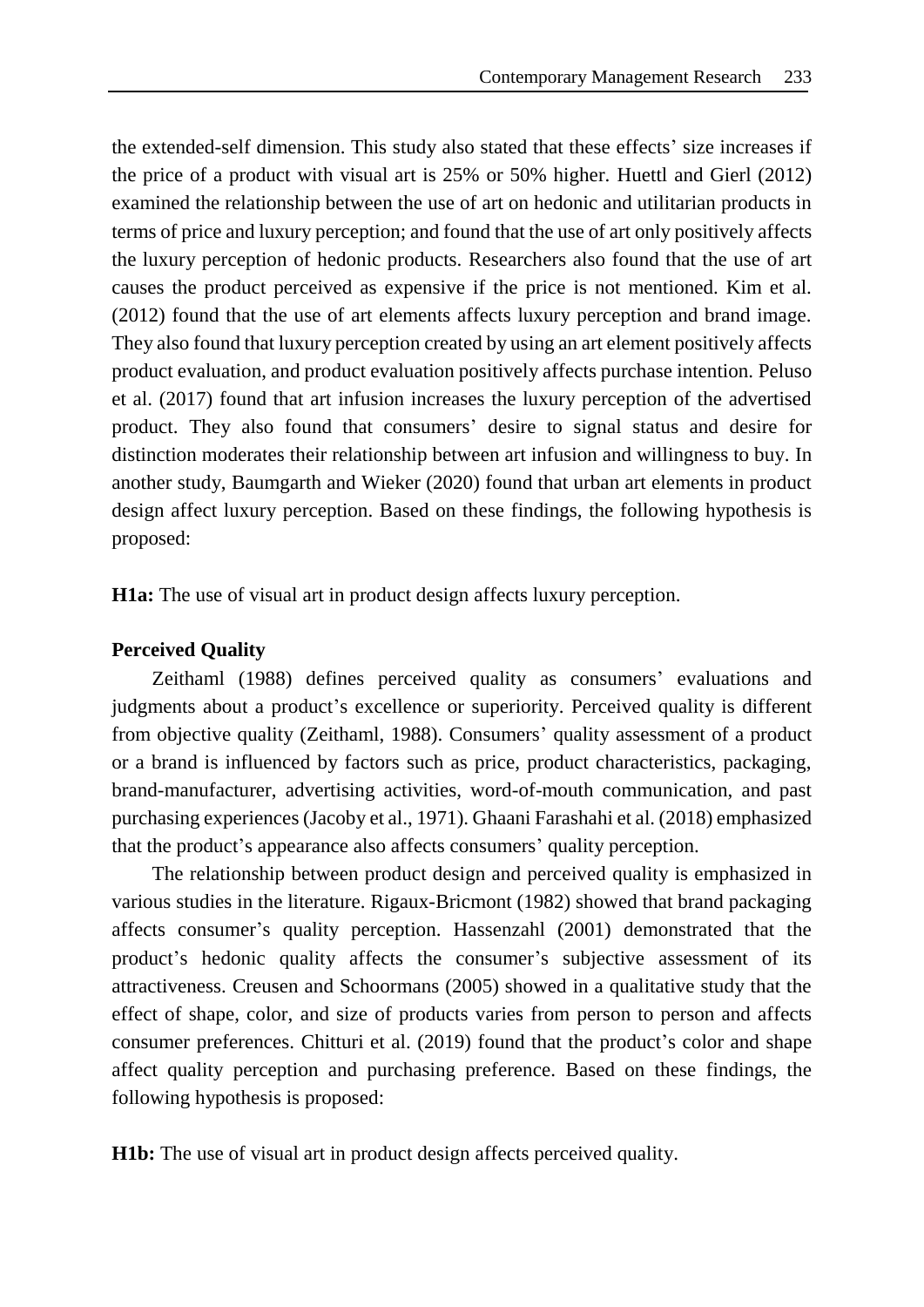## **Product Evaluation**

Product evaluation can be accepted as an attitude because it is a matter of thought rather than behavior. Fishbein and Ajzen's (1975) theory mentions that the consumers' evaluations based on descriptive, inferential, and informational signs affect attitudes (Zhang, 1996).

Product evaluation is widely studied in the literature because it affects concepts like product preference (MacInnis & de Mello, 2005) and a product's acceptance or rejection (Hulland, 1999). In some studies, product evaluation is also used instead of concepts such as product preference and purchase intention (Quester et al., 2000). Additionally, since the evaluation of a product or a brand affects the evaluation of a new product or brand that will be launched in the future, product evaluations have become a much more critical subject (Klein & Dawar, 2004).

In the literature, product evaluation is associated with innovation. Schoormans and Robben (1997) found that new packaging affects product evaluation. Mukherjee and Hoyer (2001) revealed that product innovations affect product evaluation (positively for low complexity products and negatively for high complexity products).

On the other hand, DeBono and Snyder (1989) found that the use of visual art (art infusion) affects product evaluation, willingness to pay more, and purchase intention. Hoegg et al. (2010) showed that aesthetic design affects consumers' evaluation of product functionality. Estes et al. (2018) carried out research examining how the use of visual art in ads affects product value in terms of product evaluation and willingness to buy. They found that art infusion has a mediating role in these relationships, especially for utilitarian products. In another study, Baumgarth and Wieker (2020) revealed that the product's designs with street art and graffiti elements are evaluated more positively than the non-art version of the product. Based on these findings, the following hypothesis is proposed:

**H1c:** The use of visual art in product design affects product evaluation.

#### **Product Type**

The moderating effect of product type on consumer evaluations is one of the issues elaborated in the literature with different variables (e.g., Filieri et al., 2019; Pan & Zhang, 2011; Sharma, 2011; Talukdar & Yu, 2020)

Although the studies on the moderator role of the product type in terms of product design and consumer responses are relatively limited, there are various studies in the literature in this context. Luchs and Kumar (2017) evaluated the moderator role of product type on the effect of product features and aesthetic design on consumer evaluations and the likelihood to purchase. They found that the product type, divided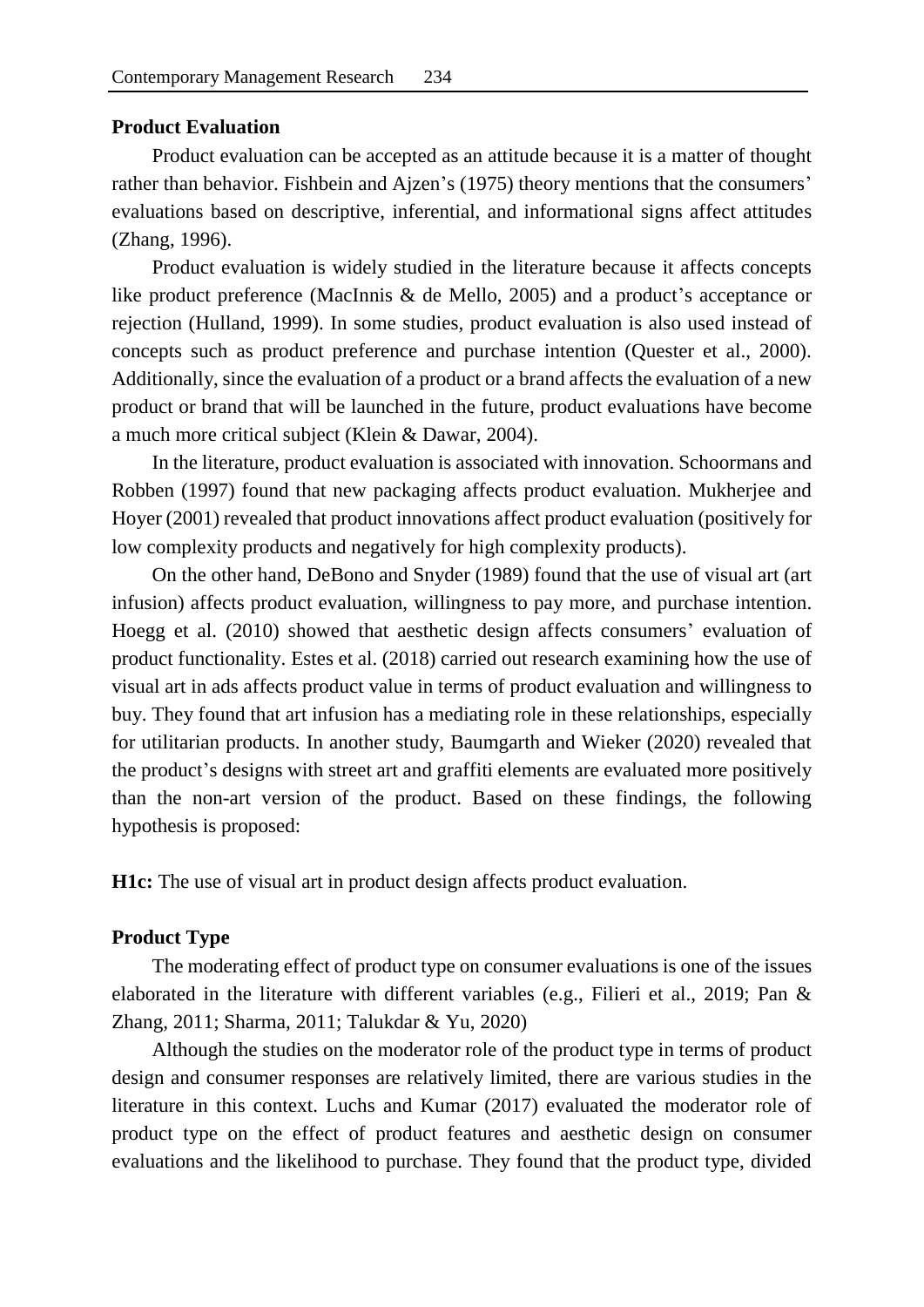into two groups based on hedonic and utilitarian qualities, has a moderator role in these relationships. Amatulli et al. (2017) demonstrated the moderator role of product type in the effect of luxury elements in product and communication on consumer evaluations. They classified products as status-signaling and non-status-signaling and found that the product type had a moderated effect on related relationships. Ghoshal et al. (2012) examined the effect of the packaging appearance on consumers' attitudes towards the product. By classifying the products as hedonic and utilitarian, they found that the type of product had a moderated effect in the related effects. In particular, they demonstrated that aesthetically appealing packaging positively affects product attitudes and valuations for hedonic products. In addition to these studies, Naletelich and Paswan (2018) found that the use of different art forms (a genre of art-realist, abstract, no arts) differentiated the effects on purchase intention of non-luxury products (e.g., sunglasses).

Based on these findings, the present study evaluates that product type moderates the relationships in H1a, H1b, and H1c and propose the following hypotheses:

- **H2a:** Product type moderates the effect of using visual art in product design on perceived quality.
- **H2b:** Product type moderates the effect of using visual art in product design on luxury perception.
- **H2c:** Product type moderates the effect of using visual art in product design on product evaluation.

#### **Consumer Aesthetics Centrality**

The aesthetic value of products has been studied in different areas in marketing literature. Vilches-Montero et al. (2018) defined aesthetic products as products with visuals that evoke positive emotions. They mention that five senses could perceive differences in the design of these products. The product's aesthetic perception and appearance are associated with both luxury and art products in the literature. Eventually, a product's aesthetic perception and appearance are considered significant factors combining luxury and art (Lagier & Godey, 2007). Horn and Salvendy (2009) pointed out the relationship between the emotional effect created by aesthetics and consumer's creativity. They also emphasize that creativity can be an essential tool in today's economy based on value creation (Horn & Salvendy, 2006).

Aesthetics is another concept related to visual arts. For this respect, consumer aesthetic centrality can be seen as a significant issue in art infusion within the scope of marketing. Bloch et al. (2003) defined aesthetics centrality as the level of importance given by consumers to a product's aesthetic appearance when determining their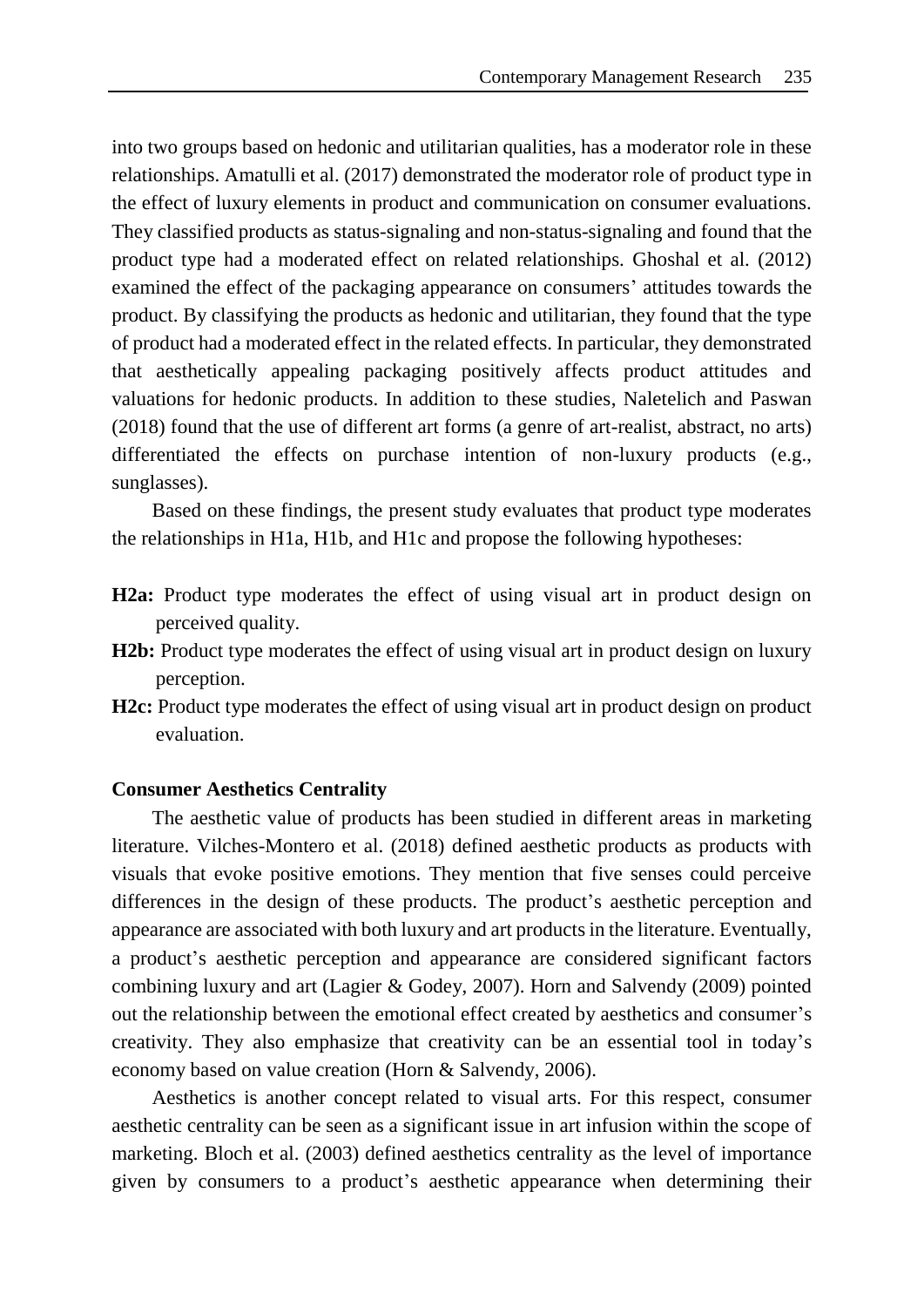relationship with the product. Townsend and Sood (2012) found out consumers who give importance to design express themselves this way.

Brunel and Kumar (2007) found a relationship between the seven dimensions of the product's aesthetic perception (simplicity/complexity, harmony, balance, unity, dynamics, timeliness/fashion, and novelty) and the five dimensions of the product personality (sincerity, excitement, competence, sophistication, ruggedness). Another study found that the consumers' aesthetic response changed according to the degree of innovation and complexity of the product (Seifert & Chattaraman, 2017). Toufani et al. (2017) also found that aesthetic perception indirectly affects three perceived value dimensions (social, functional, emotional).

Based on the above findings, the present study evaluates that the consumer aesthetic centrality affects the perceived quality, luxury perception, and product evaluation. Therefore, consumer aesthetic centrality is defined in this study's design as a covariate. Accordingly, the relationships in H1a, H1b, H1c, H2a, H2b, and H2c are considered by controlling this covariate's effects. Consequently, the following hypotheses are proposed:

**H3a:** Consumer aesthetic centrality affects perceived quality.

**H3b:** Consumer aesthetic centrality affects luxury perception.

**H3c:** Consumer aesthetic centrality affects product evaluation.

Figure 1 shows the research model based on the present study's hypotheses.



**Figure 1** *Research Model*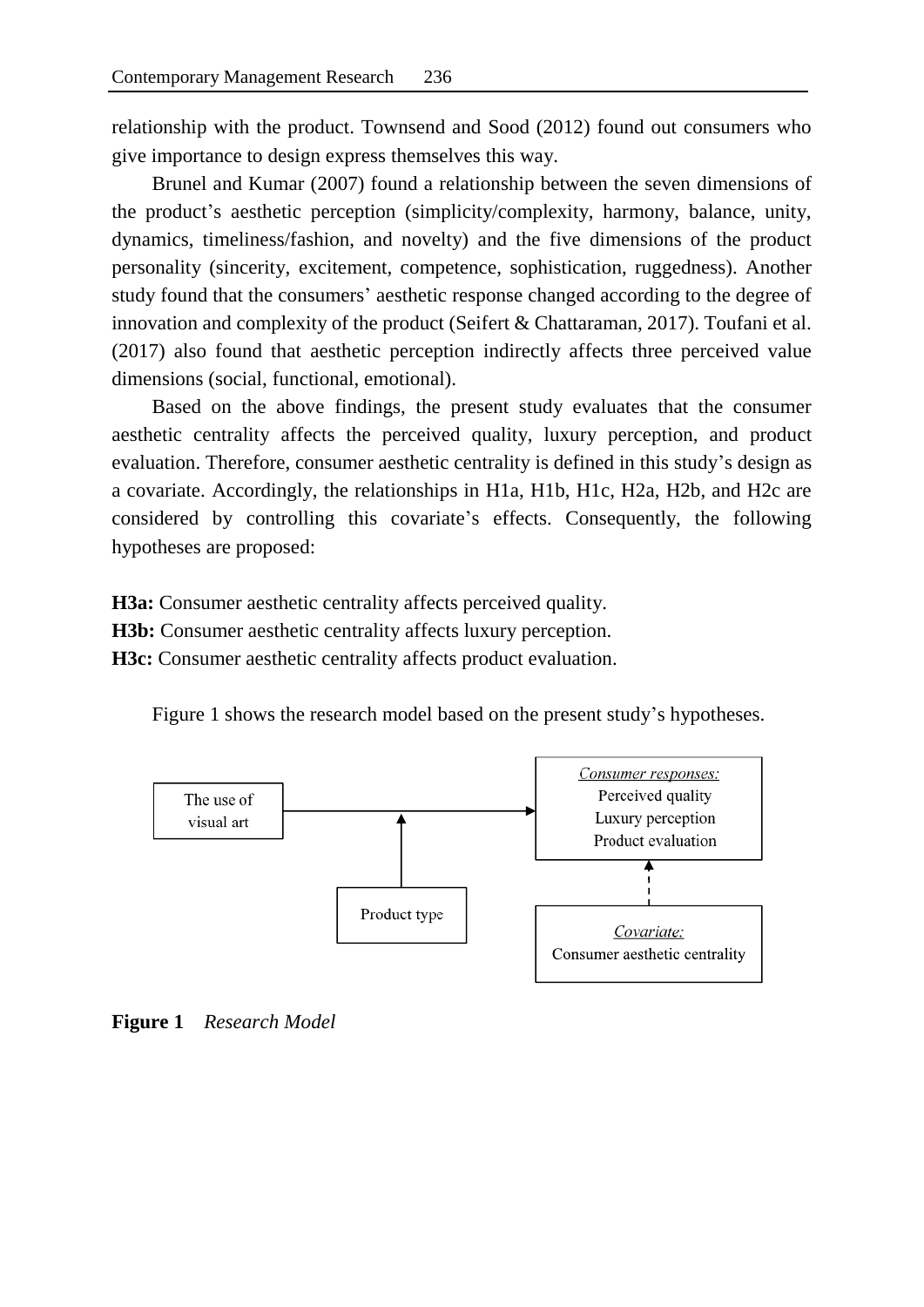## **METHODOLOGY**

### **Experimental Design**

The experimental design was conducted to test the hypotheses (Malhotra, 2010). Experimental groups were formed by conducting 2 x 2 between-subjects design (*the use of visual art in the product design*: no visual art vs. visual art x *product type*: convenience product vs. shopping product). The use of visual art in product design was determined as an independent variable, whereas perceived quality, luxury perception, and product evaluation were determined as dependent variables. Product type was also determined as a moderator variable. The differences in the consumers' aesthetic centrality have a probability of differentiating other variables' effects on the dependent variables. In order to control these differences, the consumer aesthetic centrality variable was included as a covariate in the scope of this study.

#### **Measurement**

The scale for *perceived quality* was adapted from Sweeney and Soutar (2001). The scale for *luxury perception* was adapted from Vigneron and Johnson (2004). The scale for *product evaluation* was adapted from Mukherjee and Hoyer (2001) and Peracchio and Tybout (1996). The scale for *consumer aesthetic centrality* was adapted from Bloch et al. (2003). All scales were measured using 5-point scales ranging from 1 (strongly disagree) to 5 (strongly agree).

The visual art image used in the product design in the experimental treatment was selected based on a pre-test with 80 participants. In this context, by examining and researching open sources on the web, ten well-known visual art pieces were determined. The pre-data collection process was carried out in the classroom environment. These ten images on a single page were presented to the respondents, and respondents were asked to indicate whether they know the image before or not and whether they like the image or not. As a result, a detail from *Michelangelo's Creation of Adam* fresco, the option with the highest level of recognition and appreciation in the pre-test, was chosen as the experimental image.

On the other hand, in line with the study's aim, the product type is handled to include non-luxury products. In this context, the product type consists of two separate groups: convenience vs. shopping. The reason for this is to determine the effects of using visual arts in two types of products that cannot usually be considered luxurious and to understand how consumers' perception of art infusion differs according to the type of product. Consequently, a *single thermos* mug was selected for the convenience product, and a *laptop* was selected for the shopping product. The reason for choosing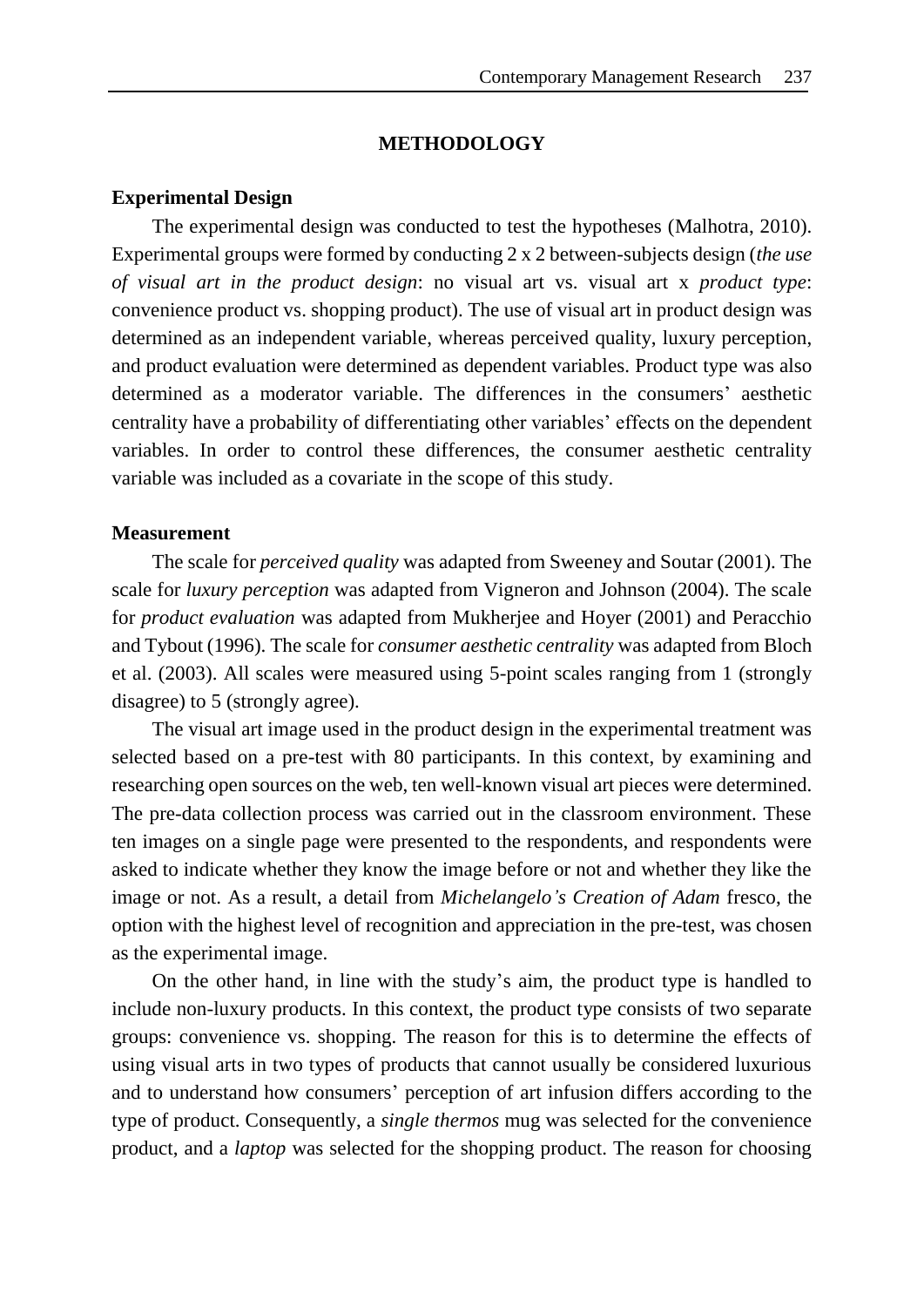these two products is based on the assumption that young consumers are already using them.

## **Participants and Data Collection Process**

The research population consisted of young consumers. The reason for this is the assumption that university students have higher levels of awareness about the arts. Vanhaverbeke (1992) pointed out that university students whose cultural knowledge level is above average are a valuable market segment for research.

In the present study, the participants were determined based on the convenience sampling method. Accordingly, the data were collected from 400 university students via a face-to-face survey method. The participants were assigned to each experimental group in equal numbers (100 university students in each group).

The participants responded to the questionnaire of the experimental group that they were assigned. In the questionnaires, a product image was given with an information text. Then, the participants were asked to respond to the questions by considering this product information. Four different questionnaires were used for each experimental group. In the questionnaires, product images and product information texts were manipulated based on the experimental group, but other parts, including questions and items, were kept the same. Table 1 shows the product images and information texts used for different experimental groups.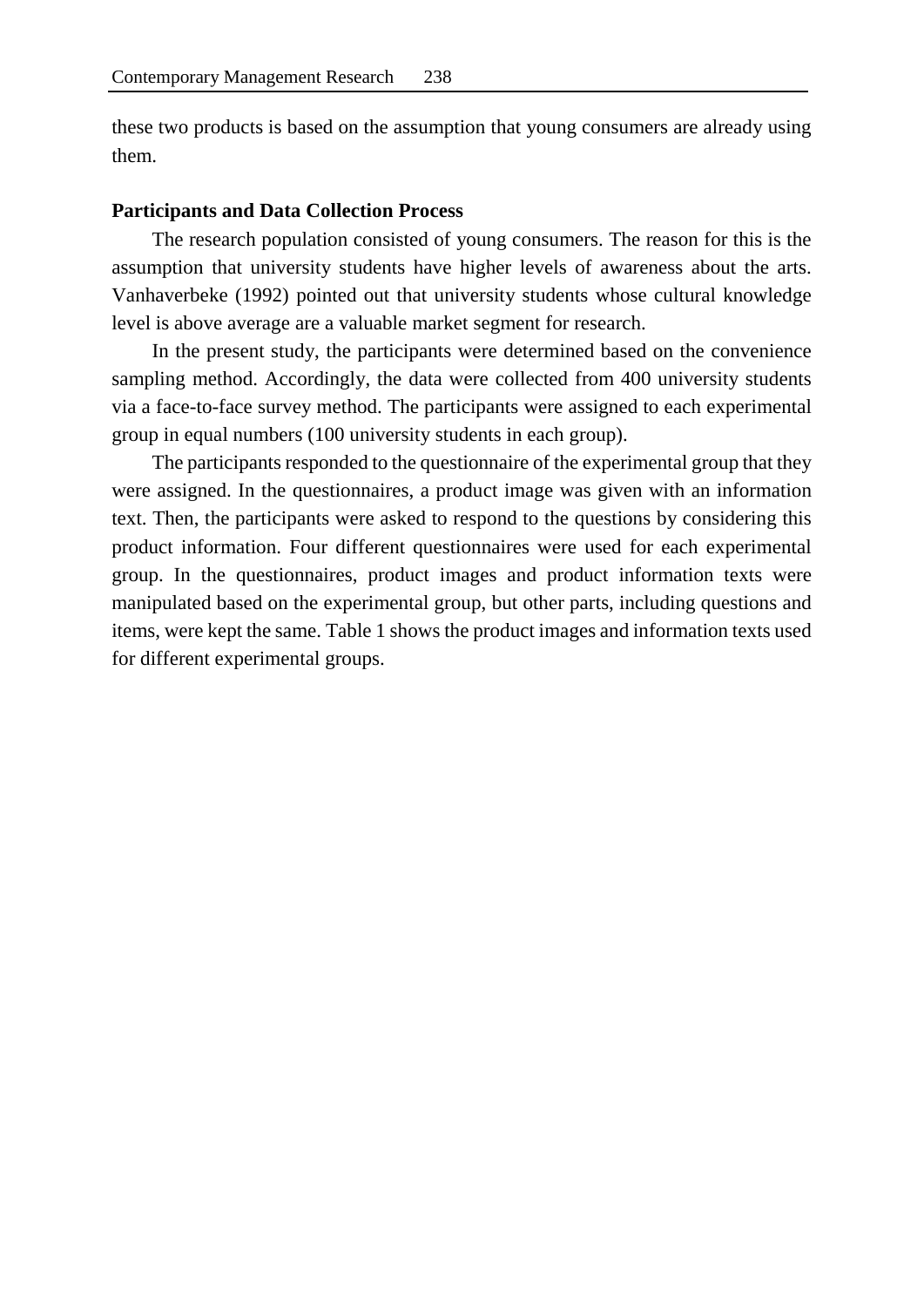| <b>Experimental</b><br>group | <b>Product image</b> | <b>Information text</b>                                                                                                                                                                                                                                                                                                                                                                                                                                                                                                                            |
|------------------------------|----------------------|----------------------------------------------------------------------------------------------------------------------------------------------------------------------------------------------------------------------------------------------------------------------------------------------------------------------------------------------------------------------------------------------------------------------------------------------------------------------------------------------------------------------------------------------------|
| A                            |                      | The single thermos cup you see in the picture is metallic<br>gray, made of stainless steel. It maintains the temperature<br>of hot drinks for 12 hours and cold drinks for 24 hours. Its<br>capacity is 500 ml. A drinking edge for easy drinking<br>surrounds it, it has an amount mark, and it is ergonomic.<br>Thermos is made of lightweight material to carry<br>comfortably everywhere. It has a cover that provides full<br>protection.                                                                                                     |
| B                            |                      | The single thermos cup you see in the picture is metallic<br>gray, designed using a detailed image from the famous<br>Italian painter of Renaissance, Michelangelo's Creation of<br>Adam painting. It maintains the temperature of hot drinks<br>for 12 hours and cold drinks for 24 hours. Its capacity is<br>500 ml. A drinking edge for easy drinking surrounds it, it<br>has an amount mark, and it is ergonomic. Thermos is made<br>of lightweight material to carry comfortably everywhere.<br>It has a cover that provides full protection. |
| $\mathsf{C}$                 |                      | The notebook you see in the picture is gray. The computer<br>has an i7 Intel Core processor, 4 GB of memory, and 1 TB<br>hard drive capacity. It has a 13.3-inch thin frame display,<br>weighs 1.37 kg, and has 8 hours battery life after charging.                                                                                                                                                                                                                                                                                               |
| D                            |                      | The notebook you see in the picture is gray, designed<br>using a detailed image from the famous Italian painter of<br>Renaissance, Michelangelo's Creation of Adam painting.<br>The computer has an i7 Intel Core processor, 4 GB of<br>memory, and 1 TB hard drive capacity. It has a 13.3-inch<br>thin frame display, weighs 1.37 kg, and has 8 hours of<br>battery life after charging.                                                                                                                                                         |

**Table 1** *Product Images and Information Texts Used in the Measurement Process*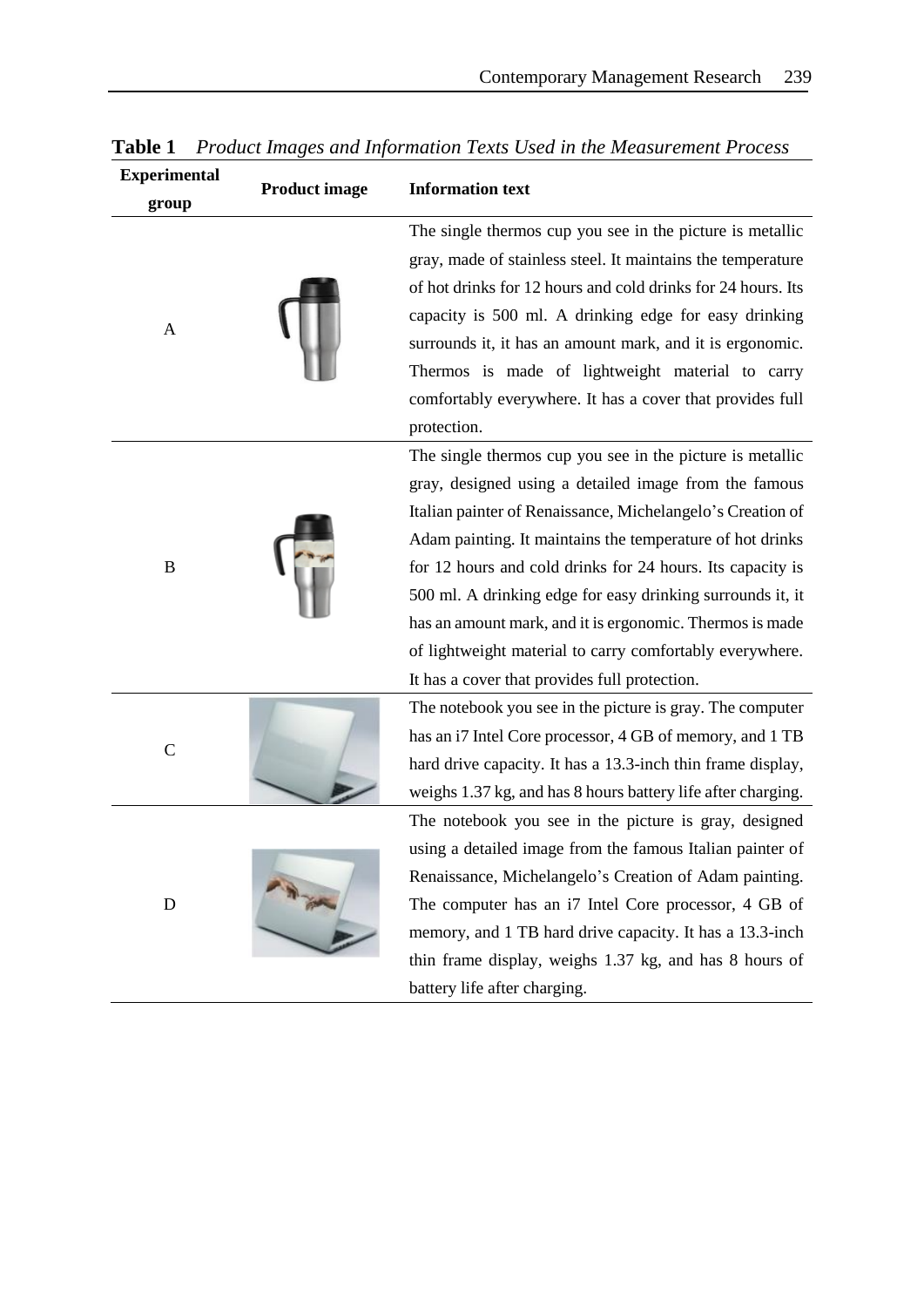## **FINDINGS**

Exploratory factor analysis (EFA) was used to evaluate the research scales' validity and determine the appropriate factor structures for subsequent analyzes. Principal component analysis and the Varimax rotation method were applied. The items that have factor-loadings of .60 and above were included in the factor structures (Hair et al., 2010). Table 2 shows the factor structures, total variance explained, and Cronbach's alpha values calculated to determine each scale's reliability. Based on the EFA results, it was concluded that the measurement structures of the variables in this study had high explanation rates, and these structures were consistent with the literature. Besides, the reliabilities of all the scales were above the acceptable level (Malhotra, 2010).

| Variable                  | <b>Items</b>                                         | λ    | <b>TVE</b> | $\alpha$ |
|---------------------------|------------------------------------------------------|------|------------|----------|
| <b>Perceived quality</b>  |                                                      |      | 68.76%     | .772     |
|                           | This product is well made.                           | .842 |            |          |
|                           | This product is expected to have consistent quality. | .827 |            |          |
|                           | This product has an acceptable standard of quality.  | .818 |            |          |
| <b>Luxury perception</b>  |                                                      |      | 68.54%     | .893     |
| Extended self &           | This product is rewarding.                           | .882 |            |          |
| hedonic                   | This product is exquisite.                           | .803 |            |          |
|                           | This product is glamorous.                           | .803 |            |          |
|                           | This product is successful.                          | .797 |            |          |
|                           | This product is stunning.                            | .721 |            |          |
|                           | This product is leading.                             | .626 |            |          |
| Unique                    | This product is unique.                              | .825 |            |          |
|                           | This product is handcrafted.                         | .785 |            |          |
|                           | This product is a rare item.                         | .729 |            |          |
|                           | This product is sophisticated.                       | .605 |            |          |
| Conspicuous               | This product is for the wealthy.                     | .825 |            |          |
|                           | This product is expected to be extremely expensive.  | .796 |            |          |
|                           | This product is an elitist item.                     | .676 |            |          |
| <b>Product evaluation</b> |                                                      |      | 79.69%     | .867     |
|                           | This product is useful.                              | .903 |            |          |
|                           | This product is good.                                | .900 |            |          |
|                           | This product is preferable.                          | .875 |            |          |

**Table 2** *EFA Results*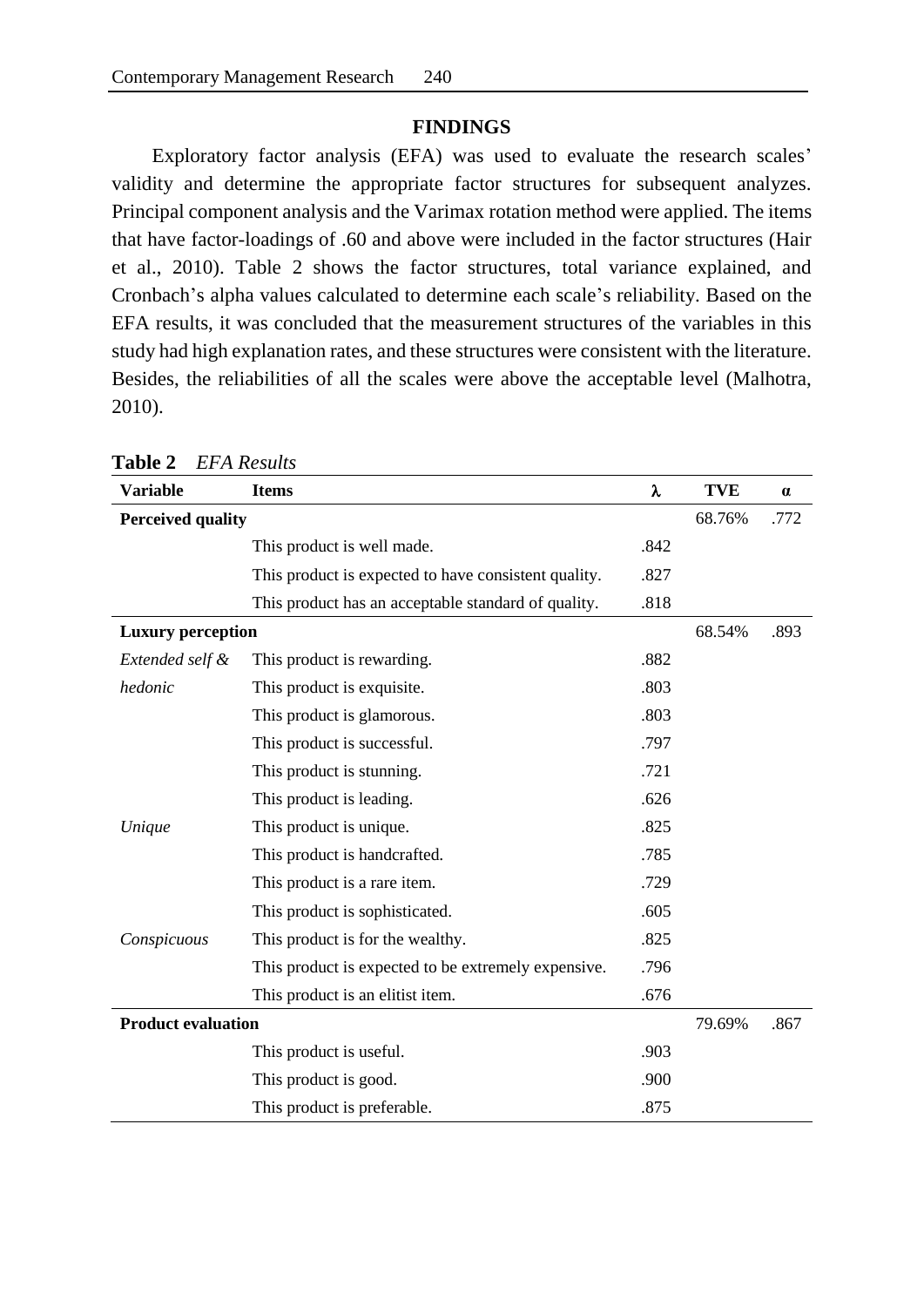| <b>Variable</b>              | <b>Items</b>                                             | λ    | <b>TVE</b> | $\alpha$ |
|------------------------------|----------------------------------------------------------|------|------------|----------|
| <b>Aesthetics centrality</b> |                                                          |      | 72.65%     | .874     |
| Acumen                       | I notice things in product designs that other people     |      |            |          |
|                              | tend to overlook.                                        |      |            |          |
|                              | I understand how a product can best differ from its      | .790 |            |          |
|                              | competitors with its design.                             |      |            |          |
|                              | Being able to see subtle differences in product          | .718 |            |          |
|                              | designs is a skill that I have developed over time.      |      |            |          |
|                              | I can imagine how a product will fit in with designs     | .708 |            |          |
|                              | of other things I already own.                           |      |            |          |
| Value                        | I like to look at displays of products that have         | .846 |            |          |
|                              | superior designs.                                        |      |            |          |
|                              | Owning products that have superior designs makes         | .831 |            |          |
|                              | me feel good.                                            |      |            |          |
|                              | A product's design is a source of pleasure for me.       | .816 |            |          |
| Response                     | If a product's design really impresses me, I feel that I | .889 |            |          |
|                              | must buy it.                                             |      |            |          |
|                              | I surely want to buy a product that I like its design.   | .863 |            |          |
|                              | Sometimes a product can only grab me with its looks.     | .717 |            |          |
| <b>Prior knowledge</b>       |                                                          |      | 73.22%     | .817     |
|                              | I think I know more about this product than the          | .914 |            |          |
|                              | people around me.                                        |      |            |          |
|                              | I have enough knowledge about this product.              | .871 |            |          |
|                              | I think I know more about this product than an           | .776 |            |          |
|                              | expert.                                                  |      |            |          |

**Table 2** *EFA Results (continued)*

*\* Note: =Item loadings; TVE = Total variance explained; α= Cronbach's alpha*

In order to ensure that four different experimental groups were equivalent, the similarity between the groups was examined based on *gender*, *age*, and *prior knowledge about the product type*, separately. The scale for prior knowledge was adapted from Flynn and Goldsmith (1999). In this context, one-way ANOVA was used to evaluate the differences in *prior knowledge*, whereas chi-square analysis was used to assess the differences in *gender* and *age*. As a result, it was concluded that *prior knowledge*, *gender*, and *age* did not differ between the experimental groups [*Fprior knowledge(3,*   $396$  = 1.338, p=.262;  $χ²$ <sub>gender</sub> = 3.899, p=.273;  $χ²$ <sub>age</sub> = 4.031, p=.909]. With this approach, the experimental groups were considered to be similar.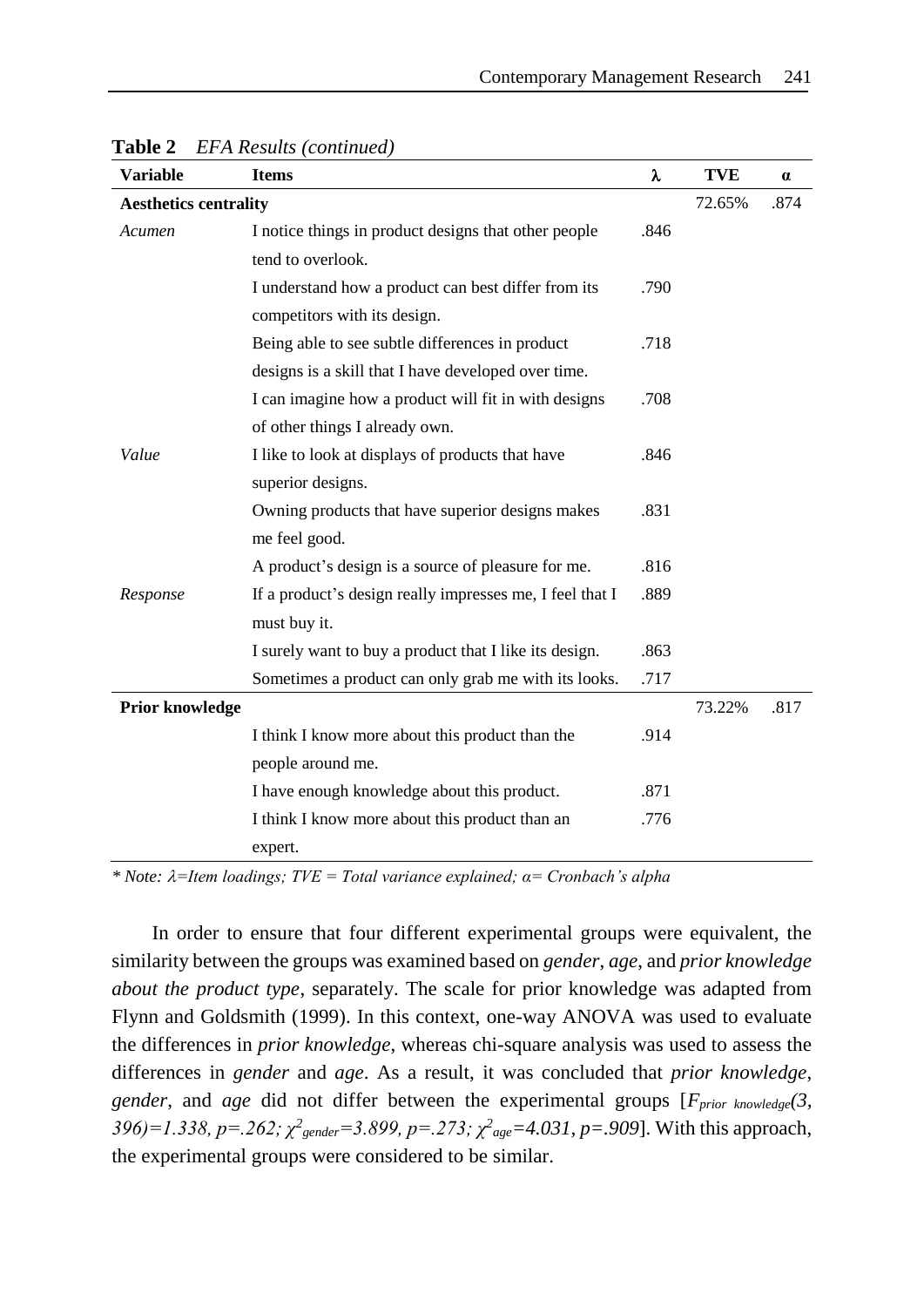Multivariate covariance analysis (MANCOVA) was used to evaluate the effects of *the use of visual art* and *product type* on *perceived quality*, *luxury perception*, and *product evaluation*, by controlling the effects of *consumer aesthetic centrality* on dependent variables (Hair et al., 2010). In the two-way MANCOVA analysis, *consumer aesthetic centrality* was defined as a covariate, and the differentiating effects of this variable on the dependent variables were controlled and adjusted. Firstly, the assumptions of MANCOVA were evaluated. Accordingly, Pearson correlation values were checked, and there was no multicollinearity problem (*|r|<.90*). As a result of Box's M test, covariance matrices were homogeneous (*p>.001*). Studentized residuals were normally distributed, as assessed by Shapiro-Wilk's test (*p>.05*).

According to two-way MANCOVA analysis, the effects of the independent variables (*the use of visual art* and *product type*), the interactions (*the use of visual art* x *product type*), and the covariate (*aesthetic centrality*) on the dependent variables (*perceived quality*, *luxury perception*, *product evaluation*) were assessed. Table 3 shows the analysis results. Besides, it also shows the F values and significance levels calculated using the univariate two-way ANCOVA analysis separately for evaluating the effects of the independent variables on each of the dependent variables.

|                             | <b>Multivariate tests</b> |           | <b>Tests of between-subjects effects</b> |              |                |  |
|-----------------------------|---------------------------|-----------|------------------------------------------|--------------|----------------|--|
|                             |                           |           | <b>Perceived</b>                         | Luxury       | <b>Product</b> |  |
|                             |                           |           | quality                                  | perception   | evaluation     |  |
| <b>Effects</b>              | Wilks' $\Lambda$          | F(3,393)  | $F_1(1,395)$                             | $F_2(1,395)$ | $F_3(1,395)$   |  |
| Main effects                |                           |           |                                          |              |                |  |
| The use of visual art $(A)$ | .933                      | 9.474*    | .112                                     | 13.891*      | 1.775          |  |
| Product type $(B)$          | .806                      | 31.475*   | 48.675*                                  | $16.501*$    | $4.440***$     |  |
| Covariate                   |                           |           |                                          |              |                |  |
| Aesthetic centrality        | .828                      | $27.241*$ | $22.017*$                                | 66.219*      | 58.199*        |  |
| Interaction effects         |                           |           |                                          |              |                |  |
| $A \times B$                | .972                      | $3.743**$ | .505                                     | .122         | 8.478**        |  |
|                             |                           |           |                                          |              |                |  |

#### **Table 3** *MANCOVA Results*

*\* p<.001, \*\*p<.01, \*\*\*p<.05*

As a result of the two-way MANCOVA analysis, the effect of *aesthetic centrality* on the combination of dependent variables was found to be statistically significant [*F(3,393)=27.241, p<.001, Wilks' Λ=.828, Maesthetic centrality=3.36*]. Therefore, the adjusted means were calculated by controlling this effect, and other effects were evaluated based on these adjusted means. Accordingly, the main effects of *the use of visual art* variable [F*(3,393)=9.474, p<.001, Wilks' Λ=.933*] and *product type* variable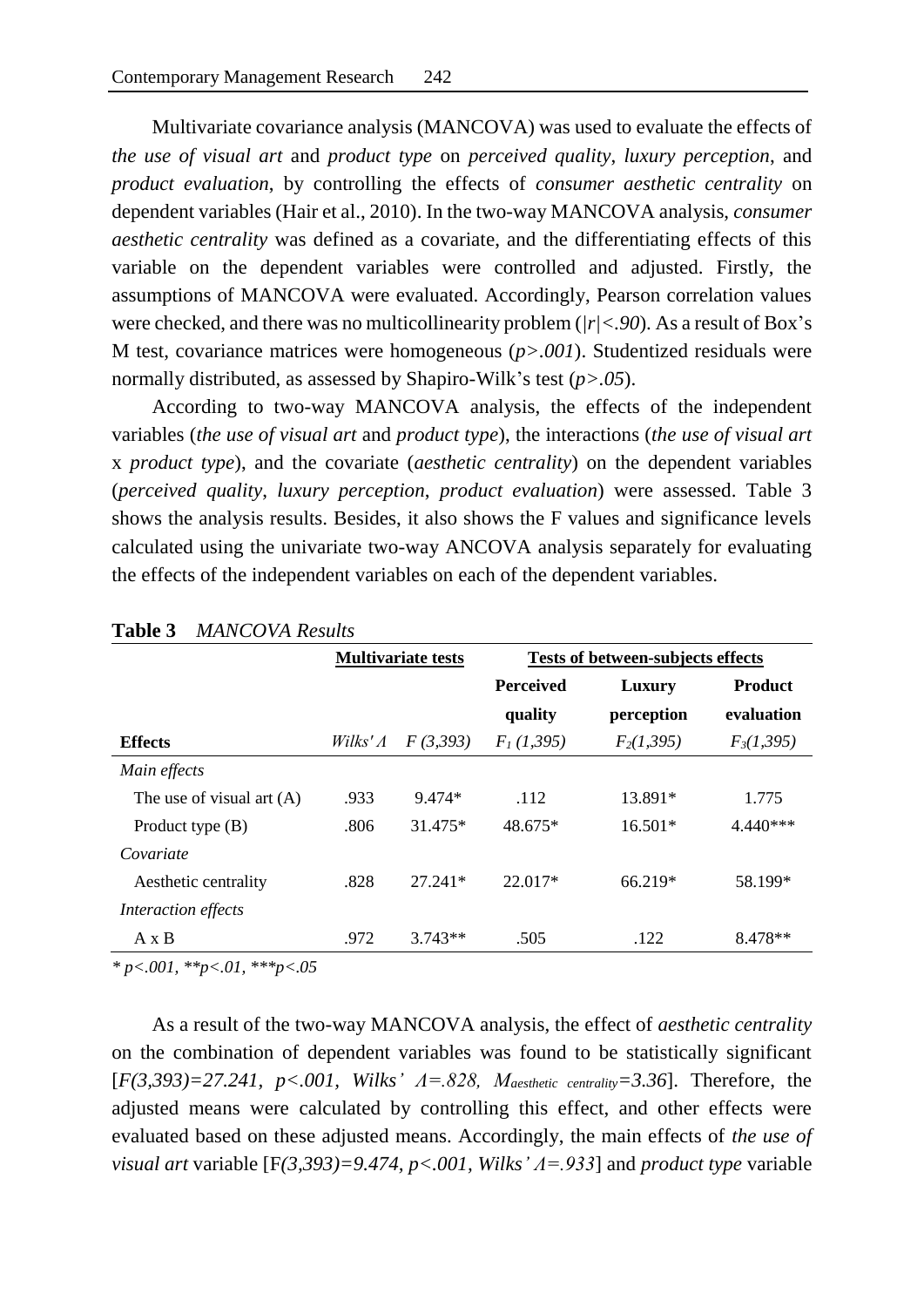[*F(3,393)=31.475, p<.001, Wilks' Λ=.806*], and the interaction effect between them [*F(3,393*)=3.743, *p*<.01 Wilks'  $\Lambda$ =.972] on the combination of dependent variables are statistically significant.

As a result of the univariate two-way ANCOVA analysis, it was also found that the effects of *aesthetic centrality* as a covariate on *perceived quality*, *luxury perception,* and *product evaluation* are statistically significant  $[F_1(1,395)=22.017, p<.001;$ *F2(1,395)=66.219, p<.001; F3(1.395)=58.199, p<.001*]. Therefore, while controlling for *aesthetic centrality*, the adjusted means for *luxury perception* is significantly different between different groups of *the use of visual art* variable [*F2(1,395)=13.891, p<.001*], but there is no significant difference in the adjusted means for other dependent variables  $[F_1(1,395)=.112, p>0.05; F_3(1,395)=1.775, p>0.05]$ . On the other hand, there are statistically significant differences in the adjusted means for *perceived quality, luxury perception,* and *product evaluation* between different groups of *product type* [*F1(1,395)=48.675, p<.001; F2(1,395)=16.501, p<.001; F3(1,395)=4.440, p<.05*]. Moreover, the interaction between *the use of visual art* and *product type* is statistically significant on *product evaluation*  $[F_3(1,395)=8.478, p<0.01]$ , but there are no significant differences in the adjusted means for *perceived quality* and *luxury perception* [*F1(1,395)=.505, p>.05; F2(1,395)=.122, p>.05*].

Depending on the analyses utilized, the status of the study's hypotheses (*p<.05*) is summarized in table 4.

| <b>Hypotheses</b> |                                                                         | <b>Supported</b> |  |
|-------------------|-------------------------------------------------------------------------|------------------|--|
|                   |                                                                         | or not           |  |
| 1a                | The use of visual art in product design affects luxury perception.      | Yes              |  |
| 1b                | The use of visual art in product design affects perceived quality.      | N <sub>0</sub>   |  |
| 1c                | The use of visual art in product design affects product evaluation.     | N <sub>0</sub>   |  |
| 2a                | Product type moderates the effect of using visual art in product design | N <sub>0</sub>   |  |
|                   | on perceived quality.                                                   |                  |  |
| 2 <sub>b</sub>    | Product type moderates the effect of using visual art in product design | No               |  |
|                   | on luxury perception.                                                   |                  |  |
| 2c                | Product type moderates the effect of using visual art in product design | Yes              |  |
|                   | on product evaluation.                                                  |                  |  |
| 3a                | Consumer aesthetic centrality affects perceived quality.                | Yes              |  |
| 3 <sub>b</sub>    | Consumer aesthetic centrality affects luxury perception.                | Yes              |  |
| 3c                | Consumer aesthetic centrality affects product evaluation.               | <b>Yes</b>       |  |

#### **Table 4** *Summary of Hypotheses*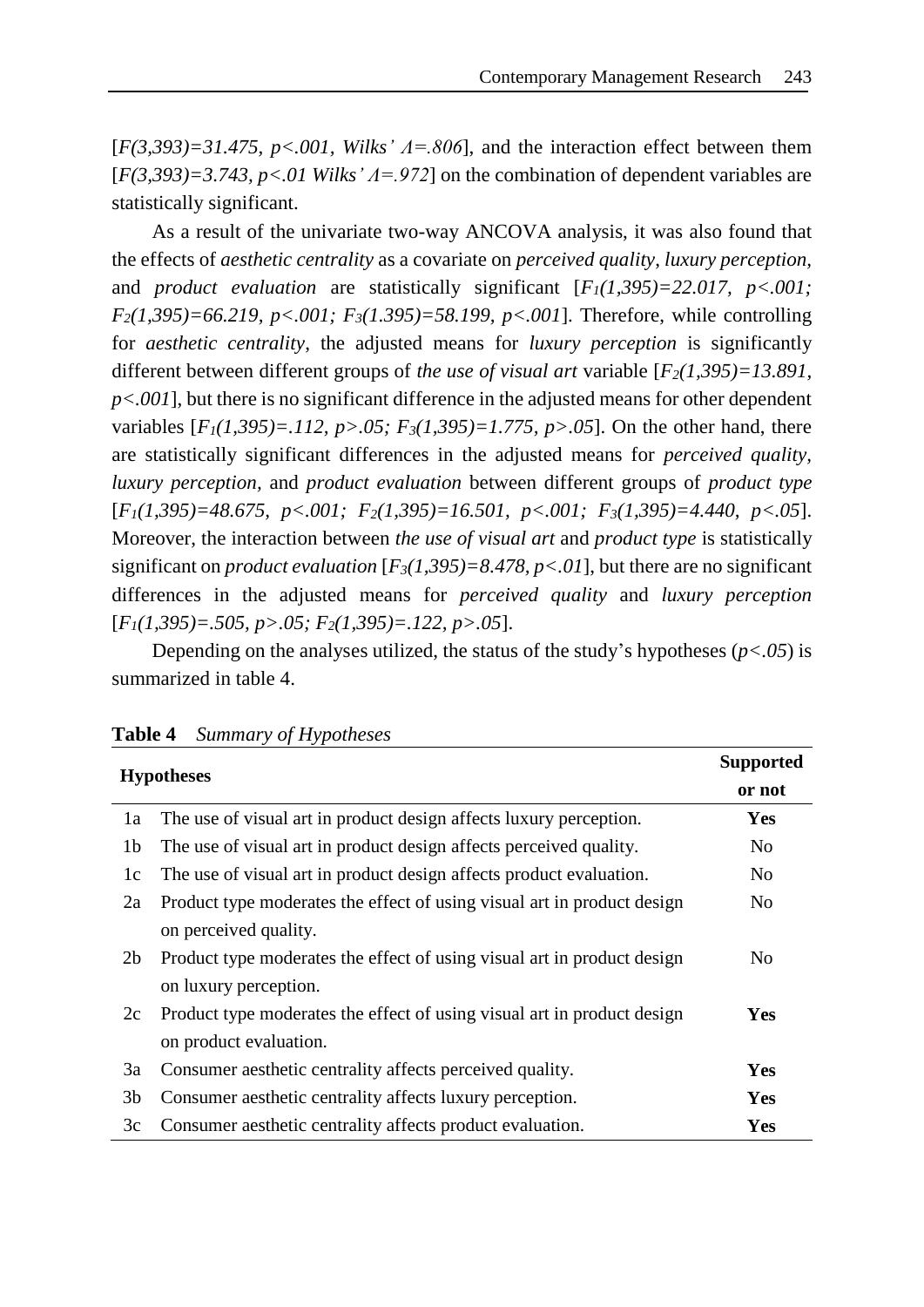### *Main effects*

In terms of simple main effects, according to the adjusted means for *luxury perception*, the products with visual art  $(M<sub>I</sub>=2.95)$  have a higher value than the products without visual art  $(M_2=2.69)$  (see Figure 2).



**Figure 2** *Change of Luxury Perception According to the Use of Visual Art*

Moreover, according to the adjusted means for *luxury perception*, it is seen that the convenience product  $(M_3=2.68)$  has a lower value than the shopping product ( $M_4$ =2.96). In contrast, it is seen that the convenience product ( $M_5$ =4.11) has a higher value than the shopping product  $(M_6=3.62)$  according to the adjusted means for *perceived quality*. On the other hand, according to the adjusted means for *product evaluation*, the convenience product  $(M<sub>7</sub>=3.66)$  has a higher value than the shopping product (*M8=3.50*) (see Figure 3).



**Figure 3** *Changes of Perceived Quality, Luxury Perception, and Product Evaluation According to Product Type*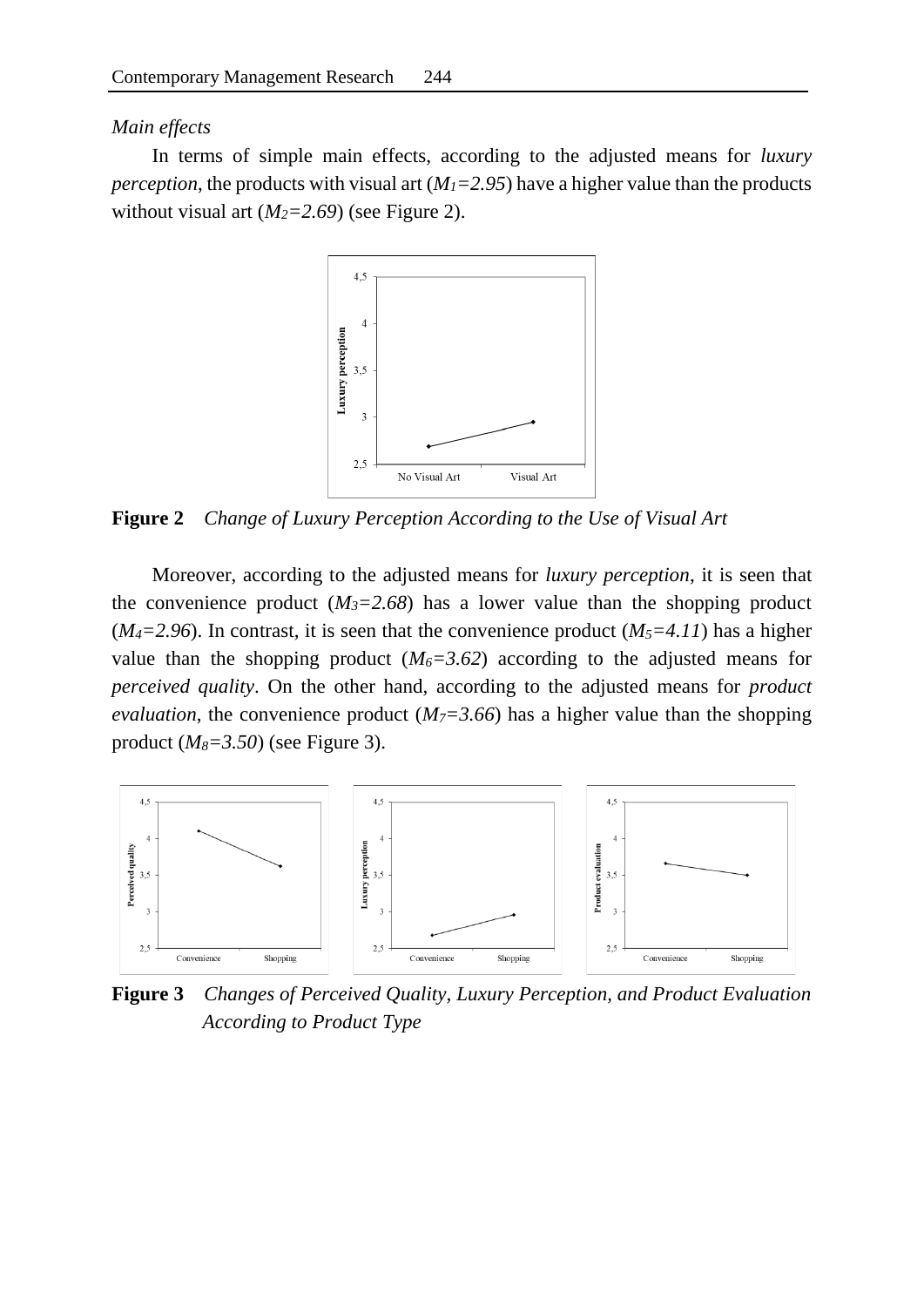#### *Interaction effects*

According to the interaction effect between *the use of visual art* and *product type*, there are no significant differences in the groups according to the adjusted means for *perceived quality* and *luxury perception* (p>.05). On the other hand, there is a significant difference in interaction effects on *product evaluation* (p<.000) (see Figure 4).



**Figure 4** *Change of Product Evaluation According to the Interaction between the Use of Visual Art and Product Type*

According to the adjusted means for the *product evaluation*, it is seen that the convenience product without visual art  $(M<sub>9</sub>=3.60)$  and the shopping product without visual art  $(M_{10}=3.66)$  have almost similar value, whereas the convenience product with visual art  $(M_{II}=3.72)$  has a higher value than the shopping product with visual art (*M12=3.34*). Moreover, according to the adjusted means for the *product evaluation*, the shopping product without visual art has a higher value than the shopping product with visual art  $(M_{10}$ *-M*<sub>12</sub>=.32), while the convenience product with visual art has a higher value than the convenience product without visual art  $(M_{11}\text{-}M_{9})=12$ .

## **CONCLUSION**

The present study examines the effects of using visual art in the product design on perceived quality, luxury perception, and product evaluation. As a result, it is found that the use of visual art in product design and the product type, both separately and together, have effects on perceived quality, luxury perception, and product evaluation.

#### **Visual Art and Consumer Responses**

Art infusion effect on consumer responses is an outstanding topic but scarcely discussed in the literature. Perception and product evaluation (Hagtvedt & Patrick, 2008a), brand image and expansion (Hagtvedt & Patrick, 2008b), attitudes (Lee et al., 2015), consumer responses (Naletelich & Paswan, 2018) are among the variables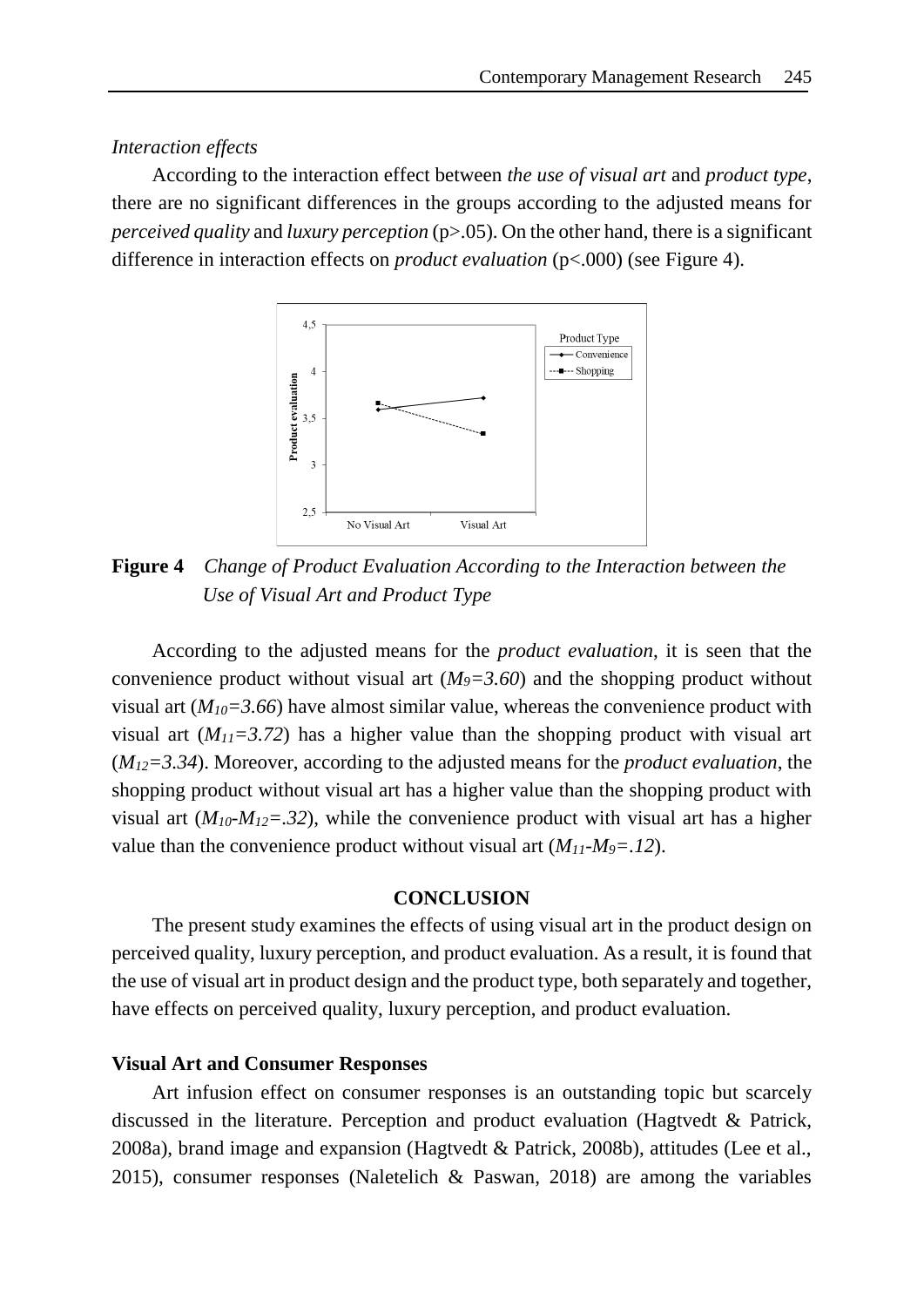studied within the scope of this phenomenon. On the other hand, Kapferer (2014) emphasized the relationship between art and luxury. Luxury perception in terms of art infusion is also one of the prominent research areas. Studies in the literature show that artistic elements affect luxury perception (Baumgarth & Wieker, 2020; Hagvedt & Partick, 2008a, Huettl & Gierl, 2012; Kim et al., 2012; Logkizidou et al., 2019; Peluso et al., 2017). In line with these studies, the present study was evaluated whether the use of visual art in product design affects consumer reactions in terms of quality perception, luxury perception, and product evaluation. Accordingly, this study demonstrated that the use of visual art in product design has a significant effect on luxury perception but does not significantly affect the perceived quality and product evaluation. As a result, the use of visual art in product design increases the luxury perception.

#### **The Moderating Role of Product Type**

The use of visual art in product design started in luxury products, but currently, the art infusion phenomenon has started to be seen in many product types. Based on this, the present study is focused on the moderating role of product type (convenience vs. shopping).

Before evaluating the product type's moderating role, the product type's direct effects on consumer responses were examined. As a result, the present study demonstrated that the product type affects luxury perception, quality perception, and product evaluation. Accordingly, luxury perception is higher for shopping products than convenience products. Moreover, perceived quality and product evaluation are higher for convenience products than shopping products.

Next, the moderating role of product type on visual art effects on consumer responses was examined. As a result, this study reveals that product evaluation's interaction effect was significant, but not on perceptions of luxury and quality perceptions. According to this, when visual art is used in product design, consumers evaluate convenience products more positively than shopping products. On the contrary, when visual art is not used in product design, consumers have a higher positive evaluation of shopping products than convenience products. As a result, visual art increases positive product evaluations for convenience products but decreases it for shopping products. Thus, product type has a moderating role on the effects of using visual art on product evaluation.

As a result of all the study findings, it is concluded that art infusion in the ordinary and non-luxury products, which do not contain technical details and where consumers make rapid evaluations for purchasing, increases the consumers' positive evaluations of these products. However, these effects are reversed in more qualified product groups. Additionally, the use of visual art and the product type affect luxury perception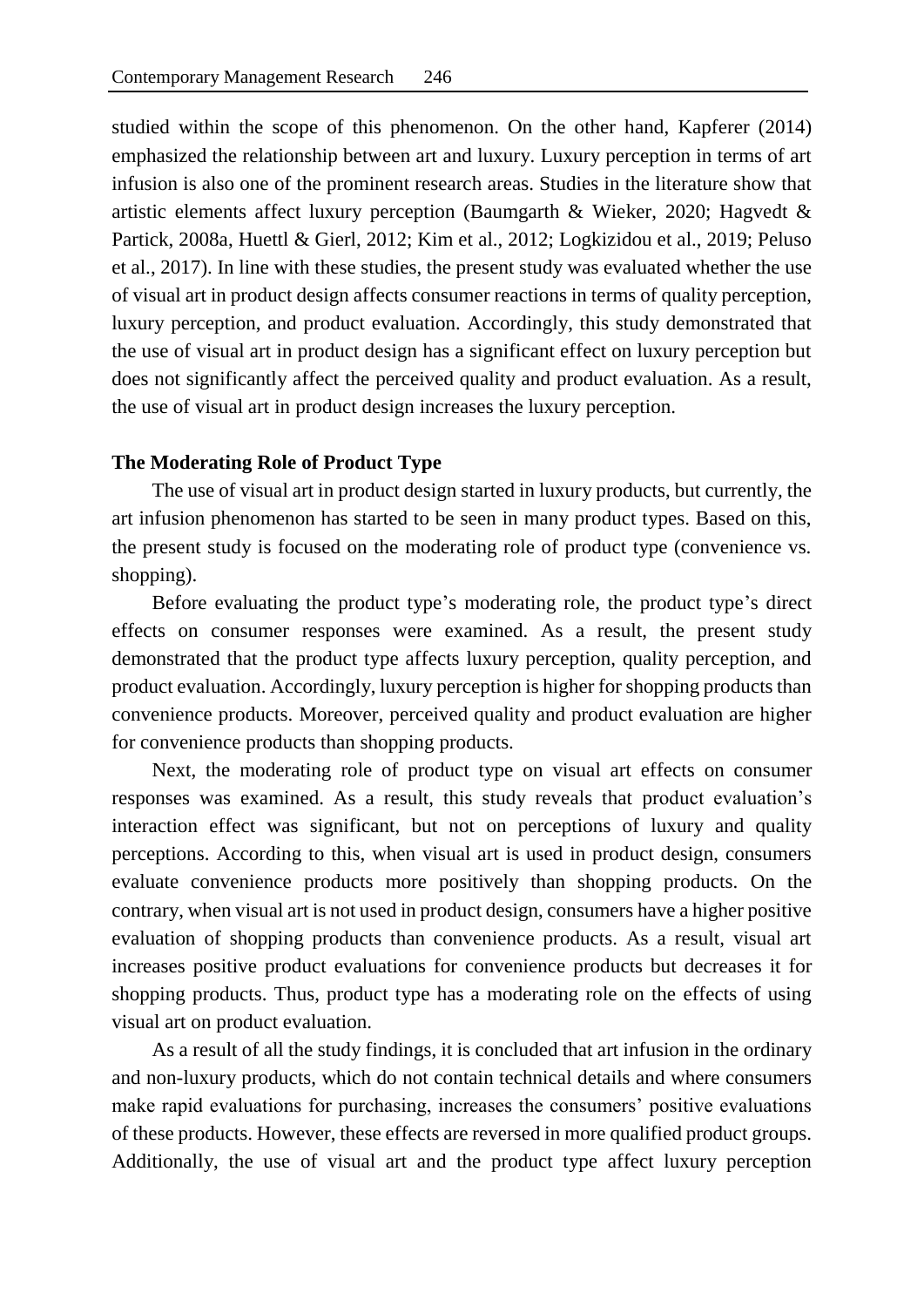separately. Specifically, visual art in the design of non-luxury products improves these products' luxury perception. This situation can be interpreted as visual art offers an effective design alternative in making more simple products attractive to the consumer. On the other hand, in products with technical details, consumers need a more rational decision-making process, and visuality stays in the background.

This study differs from previous studies in the literature (e.g., Hagtvedt & Patrick, 2008a; Hagtvedt & Patrick, 2008b; Lee et al., 2015) with examining the effects of art infusion according to product types (convenience vs. shopping) separately. In this context, product type has a moderating role in the effects of visual art in product design on consumer evaluation. In particular, it is thought that determining the positive effects of art infusion in product design on consumer evaluations and defining their comparative states will significantly contribute to the literature.

This study also examines the effects of aesthetic centrality on consumer perceptions and evaluations by controlling the effects of the consumer aesthetic centrality. In this respect, the study offers original contributions to the literature. On the other hand, visual art may be a valuable tool to enhance consumer's product evaluations in purchasing simple products for practitioners. As products' visual aesthetic value reduces consumers' price sensitivity by enhancing perceived prestige and uniqueness (Mumcu & Kimzan, 2015), this approach can also be seen as a means of offering premium prices for companies.

#### **Limitations and Suggestions for Further Research**

In this study, only one product has represented each product group, and only one specific art image has been used. Additionally, the study's participants consist of only young consumers. Besides, this study has a quasi-experimental design. It is suggested that the findings of the study should be evaluated within these limitations. For future studies, it is recommended that this study's method and approach should be improved to eliminate these limitations.

On the other hand, the differentiation according to the product type and results concerning technical details brought the idea that the study findings may differ according to consumer characteristics. In this respect, reinvestigating this study's design and different consumer thinking styles may reveal essential findings. Besides, based on the finding that the art element strengthens the luxury perception in non-luxury products, it is suggested that the study's approach is handled together with consumer's luxury consumption motifs.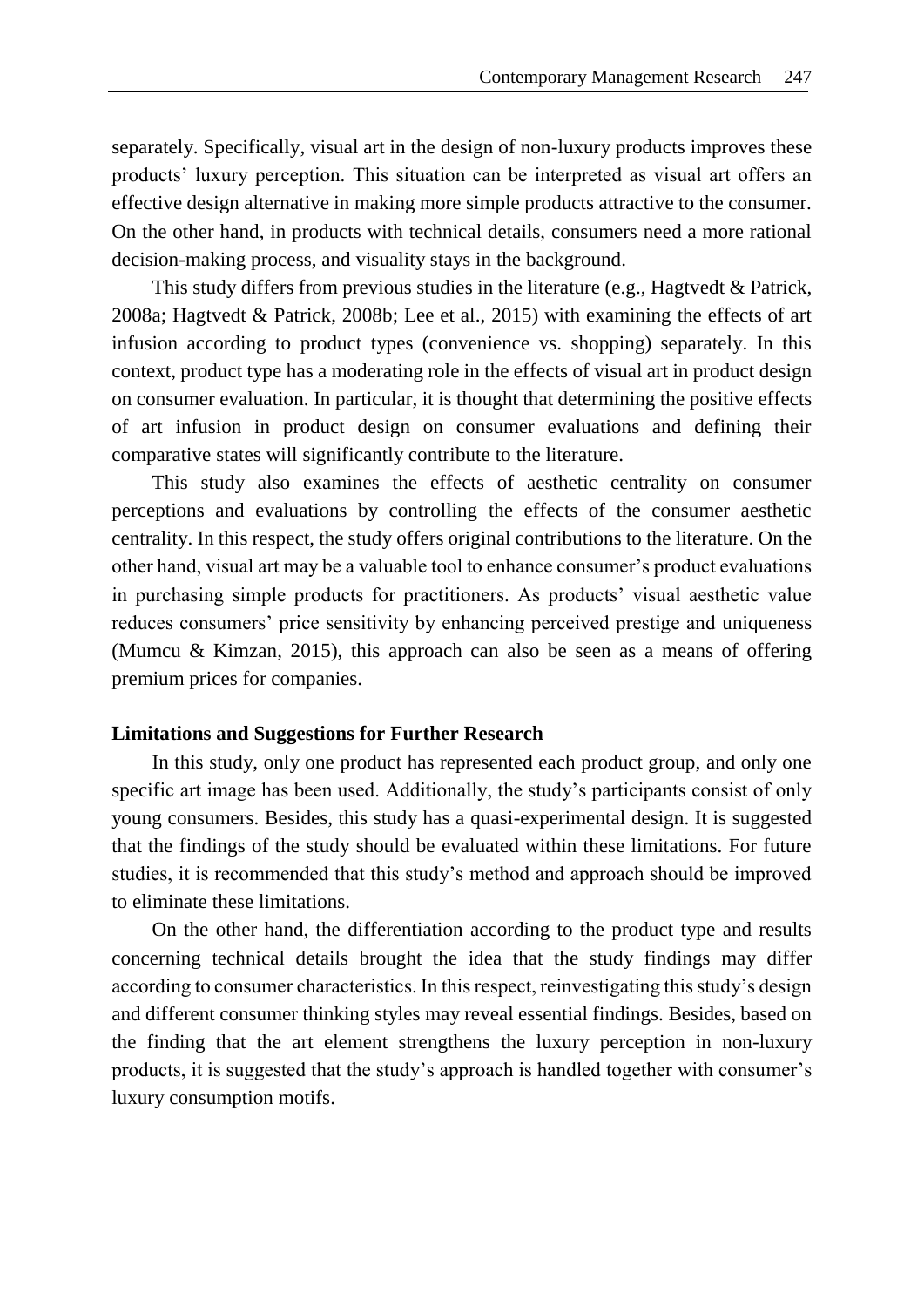## **REFERENCES**

- Aliyev, F., Ürkmez, T., & Wagner, R. (2018). Luxury brands do not glitter equally for everyone. *Journal of Brand Management*, *25*(4), 337–350. <https://doi.org/10.1057/s41262-017-0085-x>
- Amatulli, C., De Angelis, M., Costabile, M., & Guido, G. (2017). *Sustainable Luxury Brands*. Palgrave Macmillan UK.<https://doi.org/10.1057/978-1-137-60159-9>
- Baumgarth, C., & Wieker, J. B. (2020). From the classical art to the urban art infusion effect: The effect of street art and graffiti on the consumer evaluation of products. *Creativity and Innovation Management*, 1–12. <https://doi.org/10.1111/caim.12362>
- Belk, R. W. (1988). Possessions and the extended self. *Journal of Consumer Research*, *15*(2), 139–168.<https://doi.org/10.1086/209154>
- Bloch, P. H. (1995). Seeking the ideal form: Product design and consumer response. *Journal of Marketing*, *59*(3), 16–29. <https://doi.org/10.1177/002224299505900302>
- Bloch, P. H., Brunel, F. F., & Arnold, T. J. (2003). Individual differences in the centrality of visual product aesthetics: Concept and measurement. *Journal of Consumer Research*, *29*(4), 551–565.<https://doi.org/10.1086/346250>
- Brunel, F. F., & Kumar, R. (2007). Design and the big five: Linking visual product aesthetics to product personality. In G. Fitzsimons & V. Morwitz (Eds.), *NA - Advances in Consumer Research Volume 34* (pp. 238–239). Association for Consumer Research.
- Chailan, C. (2018). Art as a means to recreate luxury brands' rarity and value. *Journal of Business Research*, *85*, 414–423.<https://doi.org/10.1016/j.jbusres.2017.10.019>
- Chitturi, R., Londono, J. C., & Amezquita, C. A. (2019). The influence of color and shape of package design on consumer preference: The case of orange juice. *International Journal of Innovation and Economic Development*, *5*(2), 42–56. <https://doi.org/10.18775/ijied.1849-7551-7020.2015.52.2003>
- Chitturi, R., Raghunathan, R., & Mahajan, V. (2008). Delight by design: The role of hedonic versus utilitarian benefits. *Journal of Marketing*, *72*(3), 48–63. <https://doi.org/10.1509/jmkg.72.3.48>
- Creusen, M. E. H., & Schoormans, J. P. L. (2005). The different roles of product appearance in consumer choice. *Journal of Product Innovation Management*, *22*(1), 63–81.<https://doi.org/10.1111/j.0737-6782.2005.00103.x>
- De Barnier, V., Falcy, S., & Valette-Florence, P. (2012). Do consumers perceive three levels of luxury? A comparison of accessible, intermediate and inaccessible luxury brands. *Journal of Brand Management*, *19*(7), 623–636. <https://doi.org/10.1057/bm.2012.11>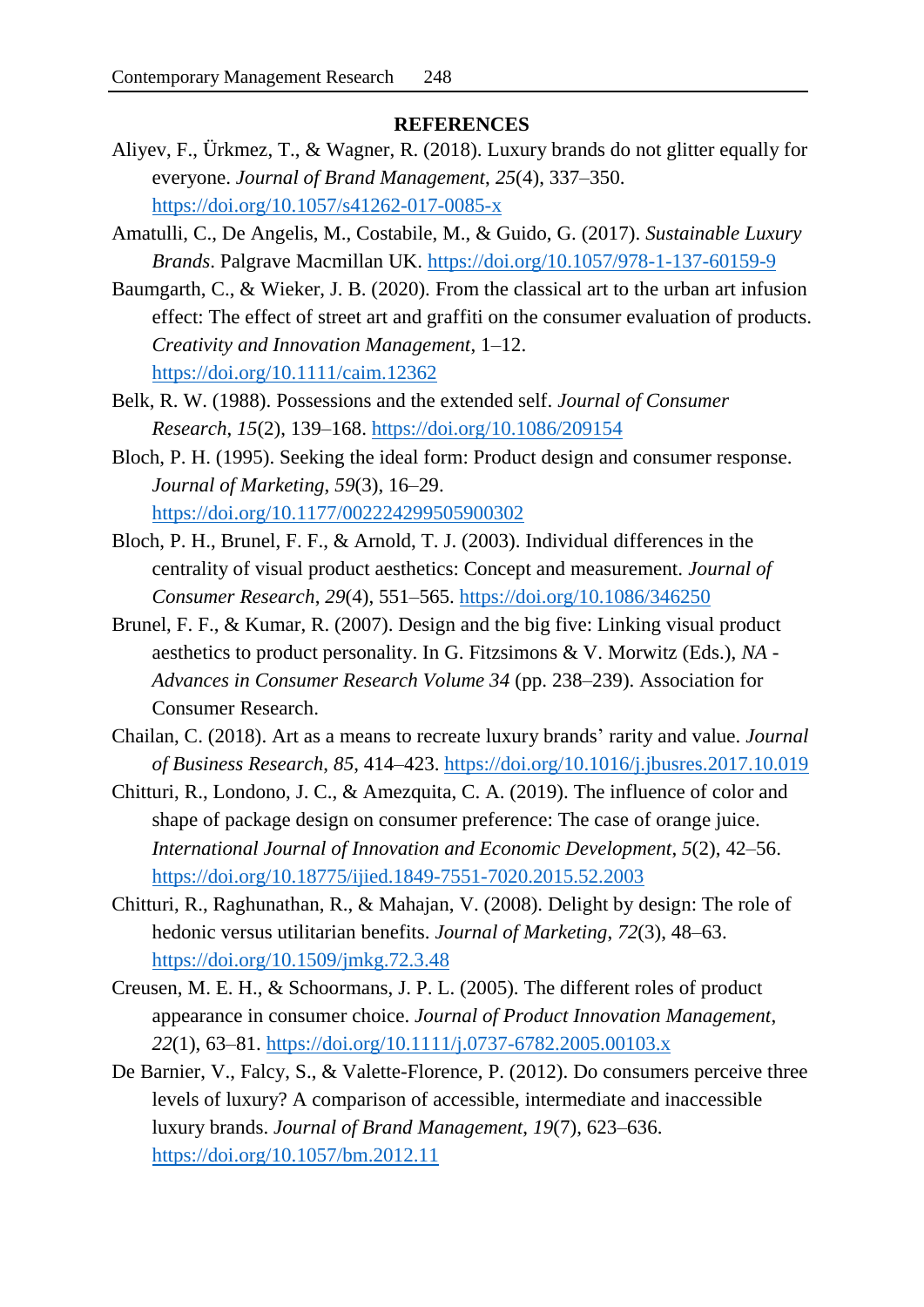- DeBono, K. G., & Snyder, M. (1989). Understanding consumer decision-making processes: The role of form and function in product evaluation. *Journal of Applied Social Psychology*, *19*(5), 416–424. [https://doi.org/10.1111/j.1559-](https://doi.org/10.1111/j.1559-1816.1989.tb00064.x) [1816.1989.tb00064.x](https://doi.org/10.1111/j.1559-1816.1989.tb00064.x)
- Estes, Z., Brotto, L., & Busacca, B. (2018). The value of art in marketing: An emotion-based model of how artworks in ads improve product evaluations. *Journal of Business Research*, *85*(October 2017), 396–405. <https://doi.org/10.1016/j.jbusres.2017.10.017>
- Filieri, R., Raguseo, E., & Vitari, C. (2019). What moderates the influence of extremely negative ratings? The role of review and reviewer characteristics. *International Journal of Hospitality Management*, *77*, 333–341. <https://doi.org/10.1016/j.ijhm.2018.07.013>
- Fishbein, M., & Ajzen, I. (1975). *Belief, Attitude, Intention, and Behavior An Introduction to Theory and Research*. Addison-Wesley.
- Flynn, L. R., & Goldsmith, R. E. (1999). A short, reliable measure of subjective knowledge. *Journal of Business Research*, *46*(1), 57–66. [https://doi.org/10.1016/S0148-2963\(98\)00057-5](https://doi.org/10.1016/S0148-2963(98)00057-5)
- Ghaani Farashahi, B., Easter, E., & Annett-Hitchcock, K. (2018). Price and perceived product quality: A comparison of denim jeans in three price categories. *Journal of Fashion Marketing and Management: An International Journal*, *22*(3), 369– 386.<https://doi.org/10.1108/JFMM-10-2017-0104>
- Ghoshal, T., Boatwright, P., & Cagan, J. (2012). Do we judge a book by its cover? Unwrapping the role of visually appealing packaging in product evaluation. In Z. Gürhan-Canli, C. Otnes, & R. (Juliet) Zhu (Eds.), *NA - Advances in Consumer Research Volume 40* (pp. 1123–1123). Association for Consumer Research.
- Hagtvedt, H., & Patrick, V. M. (2008a). Art infusion: The influence of visual art on the perception and evaluation of consumer products. *Journal of Marketing Research*, *45*(3), 379–389.<https://doi.org/10.1509/jmkr.45.3.379>
- Hagtvedt, H., & Patrick, V. M. (2008b). Art and the brand: The role of visual art in enhancing brand extendibility. *Journal of Consumer Psychology*, *18*(3), 212– 222.<https://doi.org/10.1016/j.jcps.2008.04.010>
- Hair, J. F., Black, W. C., Babin, B. J., & Anderson, R. E. (2010). *Multivariate Data Analysis* (7th ed.). Pearson Education.
- Hassenzahl, M. (2001). The effect of perceived hedonic quality on product appealingness. *International Journal of Human-Computer Interaction*, *13*(4), 481–499. [https://doi.org/10.1207/S15327590IJHC1304\\_07](https://doi.org/10.1207/S15327590IJHC1304_07)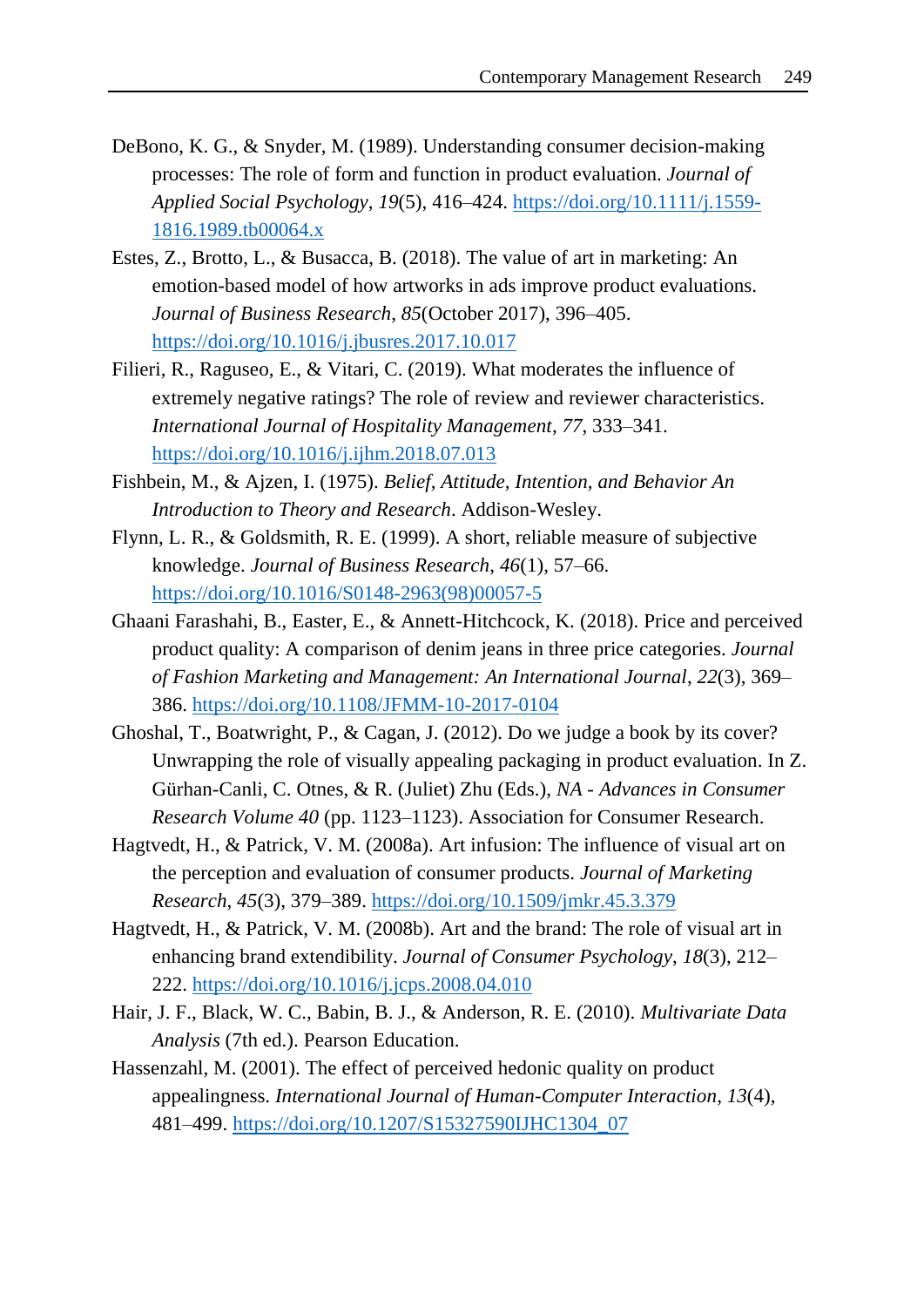- Hoegg, J., Alba, J. W., & Dahl, D. W. (2010). The good, the bad, and the ugly: Influence of aesthetics on product feature judgments. *Journal of Consumer Psychology*, *20*(4), 419–430.<https://doi.org/10.1016/j.jcps.2010.07.002>
- Homburg, C., Schwemmle, M., & Kuehnl, C. (2015). New product design: Concept, measurement, and consequences. *Journal of Marketing*, *79*(3), 41–56. <https://doi.org/10.1509/jm.14.0199>
- Horn, D., & Salvendy, G. (2006). Consumer-based assessment of product creativity: A review and reappraisal. *Human Factors and Ergonomics in Manufacturing*, *16*(2), 155–175.<https://doi.org/10.1002/hfm.20047>
- Horn, D., & Salvendy, G. (2009). Measuring consumer perception of product creativity: Impact on satisfaction and purchasability. *Human Factors and Ergonomics in Manufacturing*, *19*(3), 223–240. <https://doi.org/10.1002/hfm.20150>
- Huettl, V., & Gierl, H. (2012). Visual art in advertising: The effects of utilitarian vs. hedonic product positioning and price information. *Marketing Letters*, *23*(3), 893–904.<https://doi.org/10.1007/s11002-012-9196-z>
- Hulland, J. S. (1999). The effects of country-of-brand and brand name on product evaluation and consideration. *Journal of International Consumer Marketing*, *11*(1), 23–40. [https://doi.org/10.1300/J046v11n01\\_03](https://doi.org/10.1300/J046v11n01_03)
- Jacoby, J., Olson, J. C., & Haddock, R. A. (1971). Price, brand name, and product composition characteristics as determinants of perceived quality. *Journal of Applied Psychology*, *55*(6), 570–579.<https://doi.org/10.1037/h0032045>
- Kapferer, J. N. (2014). The artification of luxury: From artisans to artists. *Business Horizons*, *57*(3), 371–380.<https://doi.org/10.1016/j.bushor.2013.12.007>
- Kim, K., Ko, E., & Lee, Y.-I. (2012). Art infusion in fashion product: The influence of visual art on product evaluation and purchase intention of consumers. *Journal of Global Fashion Marketing*, *3*(4), 180–186. <https://doi.org/10.1080/20932685.2012.10600848>
- Klein, J., & Dawar, N. (2004). Corporate social responsibility and consumers' attributions and brand evaluations in a product–harm crisis. *International Journal of Research in Marketing*, *21*(3), 203–217. <https://doi.org/10.1016/j.ijresmar.2003.12.003>
- Lagier, J., & Godey, B. (2007). A scale for measuring aesthetic style in the field of luxury and art products. *International Journal of Arts Management*, *9*(2), 39–50. <https://www.jstor.org/stable/41064918>
- Lee, H.-C., Chen, W.-W., & Wang, C.-W. (2015). The role of visual art in enhancing perceived prestige of luxury brands. *Marketing Letters*, *26*(4), 593–606. <https://doi.org/10.1007/s11002-014-9292-3>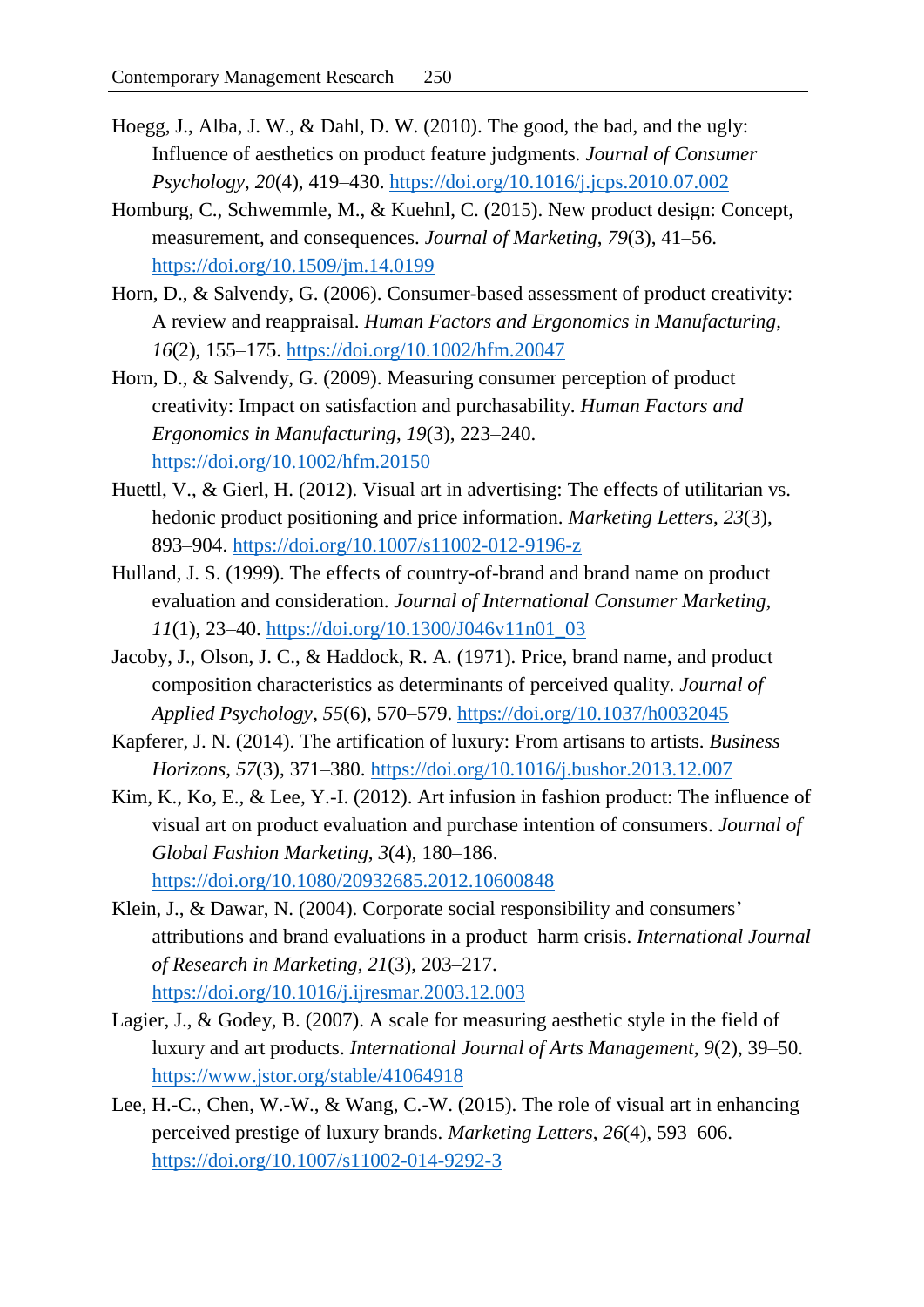- Logkizidou, M., Bottomley, P., Angell, R., & Evanschitzky, H. (2019). Why museological merchandise displays enhance luxury product evaluations: An extended art infusion effect. *Journal of Retailing*, *95*(1), 67–82. <https://doi.org/10.1016/j.jretai.2018.11.001>
- Luchs, M. G., & Kumar, M. (2017). "Yes, but this other one looks better/works better": How do consumers respond to trade-offs between sustainability and other valued attributes? *Journal of Business Ethics*, *140*(3), 567–584. <https://doi.org/10.1007/s10551-015-2695-0>
- MacInnis, D. J., & de Mello, G. E. (2005). The concept of hope and its relevance to product evaluation and choice. *Journal of Marketing*, *69*(1), 1–14. <https://doi.org/10.1509/jmkg.69.1.1.55513>
- Malhotra, N. K. (2010). *Marketing Research: An Applied Orientation* (6th ed.). Pearson Education.
- Mukherjee, A., & Hoyer, W. D. (2001). The effect of novel attributes on product evaluation. *Journal of Consumer Research*, *28*(3), 462–472. <https://doi.org/10.1086/323733>
- Mumcu, Y., & Kimzan, H. S. (2015). The effect of visual product aesthetics on consumers' price sensitivity. *Procedia Economics and Finance*, *26*(15), 528–534. [https://doi.org/10.1016/S2212-5671\(15\)00883-7](https://doi.org/10.1016/S2212-5671(15)00883-7)
- Naletelich, K., & Paswan, A. K. (2018). Art infusion in retailing: The effect of art genres. *Journal of Business Research*, *85*, 514–522. <https://doi.org/10.1016/j.jbusres.2017.10.030>
- Pan, Y., & Zhang, J. Q. (2011). Born unequal: A study of the helpfulness of usergenerated product reviews. *Journal of Retailing*, *87*(4), 598–612. <https://doi.org/10.1016/j.jretai.2011.05.002>
- Peluso, A. M., Pino, G., Amatulli, C., & Guido, G. (2017). Luxury advertising and recognizable artworks: New insights on the "art infusion" effect. *European Journal of Marketing*, *51*(11–12), 2192–2206. [https://doi.org/10.1108/EJM-09-](https://doi.org/10.1108/EJM-09-2016-0496) [2016-0496](https://doi.org/10.1108/EJM-09-2016-0496)
- Peracchio, L. A., & Tybout, A. M. (1996). The moderating role of prior knowledge in schema-based product evaluation. *Journal of Consumer Research*, *23*(3), 177– 192.<https://doi.org/10.1086/209476>
- Prisant, B. (2020). *The Commodification Of Contemporary Art?* [https://www.forbes.com/sites/bardenprisant/2020/03/25/the-commodification-of](https://www.forbes.com/sites/bardenprisant/2020/03/25/the-commodification-of-contemporary-art/)[contemporary-art/](https://www.forbes.com/sites/bardenprisant/2020/03/25/the-commodification-of-contemporary-art/)
- Quester, P. G., Karunaratna, A., & Kee Goh, L. (2000). Self‐congruity and product evaluation: a cross‐cultural study. *Journal of Consumer Marketing*, *17*(6), 525– 535. <https://doi.org/10.1108/07363760010349939>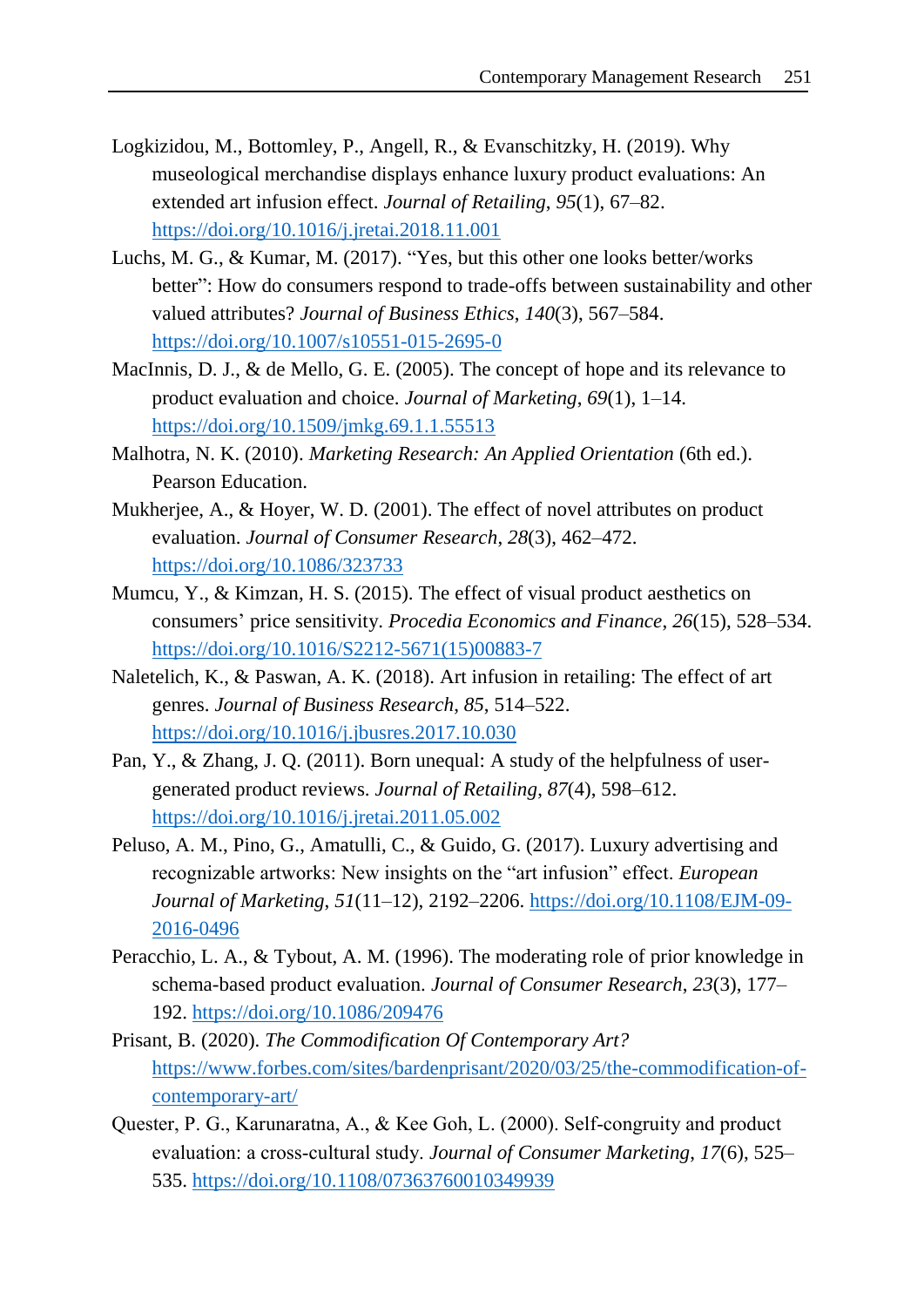- Reimann, M., Zaichkowsky, J., Neuhaus, C., Bender, T., & Weber, B. (2010). Aesthetic package design: A behavioral, neural, and psychological investigation. *Journal of Consumer Psychology*, *20*(4), 431–441. <https://doi.org/10.1016/j.jcps.2010.06.009>
- Rigaux-Bricmont, B. (1982). Influences of brand name and packaging on perceived quality. In A. Mitchell & A. Abor (Eds.), *NA - Advances in Consumer Research Volume 09* (pp. 472–477). Association for Consumer Research.
- Schnurr, B., Brunner-Sperdin, A., & Stokburger-Sauer, N. E. (2017). The effect of context attractiveness on product attractiveness and product quality: The moderating role of product familiarity. *Marketing Letters*, *28*(2), 241–253. <https://doi.org/10.1007/s11002-016-9404-3>
- Schoormans, J. P. L., & Robben, H. S. J. (1997). The effect of new package design on product attention, categorization and evaluation. *Journal of Economic Psychology*, *18*(2–3), 271–287. [https://doi.org/10.1016/S0167-4870\(97\)00008-1](https://doi.org/10.1016/S0167-4870(97)00008-1)
- Seifert, C., & Chattaraman, V. (2017). Too new or too complex? Why consumers' aesthetic sensitivity matters in apparel design evaluation. *Journal of Fashion Marketing and Management: An International Journal*, *21*(2), 262–276. <https://doi.org/10.1108/JFMM-10-2016-0092>
- Sharma, P. (2011). Demystifying cultural differences in country-of-origin effects: Exploring the moderating roles of product type, consumption context, and involvement. *Journal of International Consumer Marketing*, *23*(5), 344–364. <https://doi.org/10.1080/08961530.2011.602952>
- Sweeney, J. C., & Soutar, G. N. (2001). Consumer perceived value: The development of a multiple item scale. *Journal of Retailing*, *77*(2), 203–220. [https://doi.org/10.1016/S0022-4359\(01\)00041-0](https://doi.org/10.1016/S0022-4359(01)00041-0)
- Talukdar, N., & Yu, S. (2020). Do materialists care about sustainable luxury? *Marketing Intelligence & Planning*, *38*(4), 465–478. <https://doi.org/10.1108/MIP-05-2019-0277>
- Toufani, S., Stanton, J. P., & Chikweche, T. (2017). The importance of aesthetics on customers' intentions to purchase smartphones. *Marketing Intelligence & Planning*, *35*(3), 316–338.<https://doi.org/10.1108/MIP-12-2015-0230>
- Townsend, C., & Sood, S. (2012). Self-affirmation through the choice of highly aesthetic products. *Journal of Consumer Research*, *39*(2), 415–428. <https://doi.org/10.1086/663775>
- Valentish, J. (2018). *The commodification of Frida Kahlo: Are we losing the artist under the kitsch?* [https://www.theguardian.com/artanddesign/2018/dec/29/the](https://www.theguardian.com/artanddesign/2018/dec/29/the-commodification-of-frida-kahlo-are-we-losing-the-artist-under-the-kitsch)[commodification-of-frida-kahlo-are-we-losing-the-artist-under-the-kitsch](https://www.theguardian.com/artanddesign/2018/dec/29/the-commodification-of-frida-kahlo-are-we-losing-the-artist-under-the-kitsch)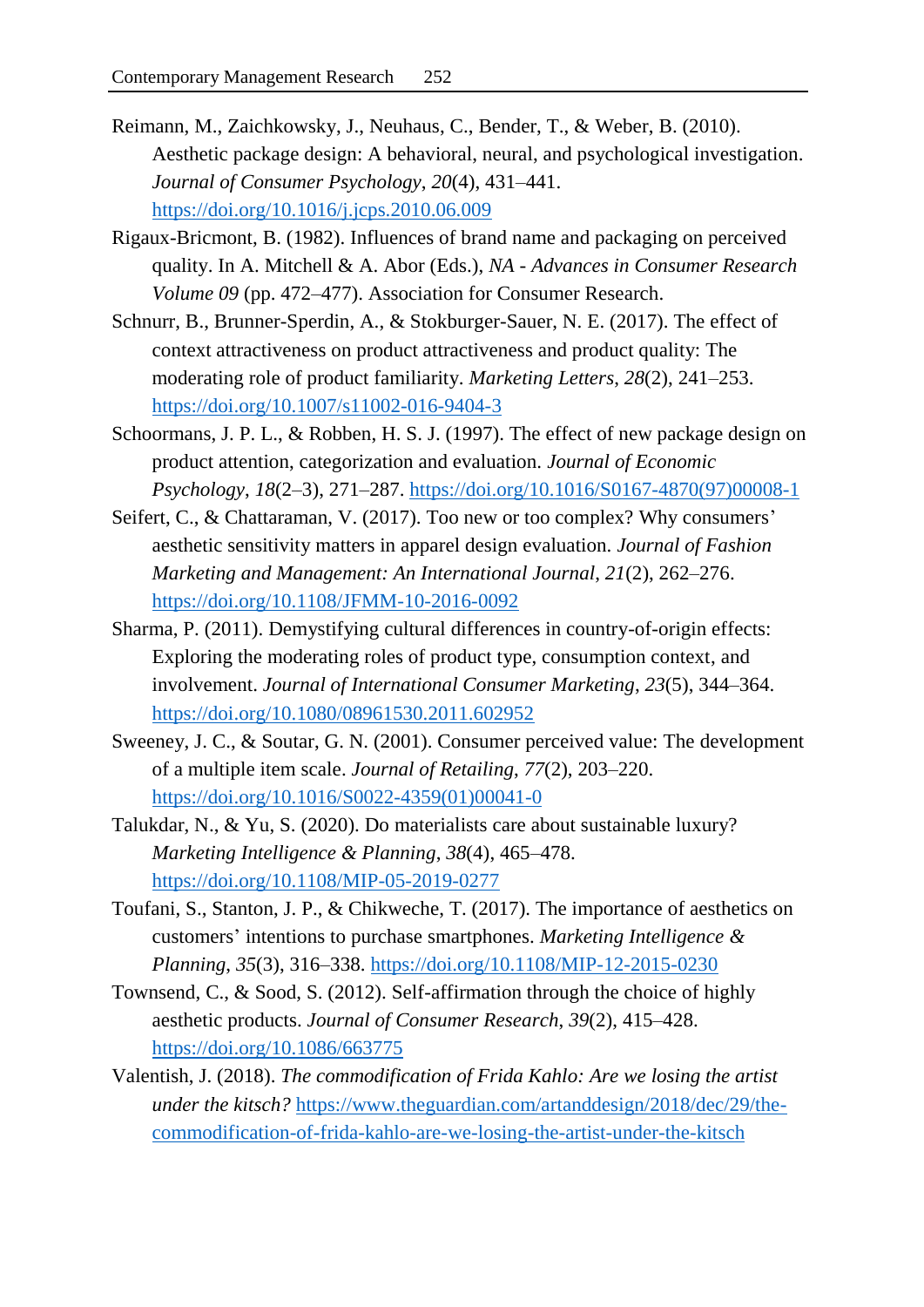- Van Gogh Museum. (2018). *Vans collection inspired by Van Gogh*. [https://www.vangoghmuseum.nl/en/about/news-and-press/news/vans-collection](https://www.vangoghmuseum.nl/en/about/news-and-press/news/vans-collection-inspired-by-van-gogh)[inspired-by-van-gogh](https://www.vangoghmuseum.nl/en/about/news-and-press/news/vans-collection-inspired-by-van-gogh)
- Vanhaverbeke, W. (1992). How students evaluate business sponsorship of the arts in flanders. *Journal of Cultural Economics*, *16*(1), 53–66. <https://doi.org/10.1007/BF02275977>
- Veryzer, J. R. W. (1995). The place of product design and aesthetics in consumer research. In F. R. Kardes & M. Sujan (Eds.), *NA - Advances in Consumer Research Volume 22* (pp. 641–645). Association for Consumer Research.
- Vigneron, F., & Johnson, L. W. (2004). Measuring perceptions of brand luxury. *Journal of Brand Management*, *11*(6), 484–506. <https://doi.org/10.1057/palgrave.bm.2540194>
- Vilches-Montero, S., Nik Hashim, N. M. H., Pandit, A., & Bravo-Olavarria, R. (2018). Using the senses to evaluate aesthetic products at the point of sale: The moderating role of consumers' goals. *Journal of Retailing and Consumer Services*, *40*, 82–90.<https://doi.org/10.1016/j.jretconser.2017.09.008>
- Wiedmann, K.-P., Hennigs, N., & Siebels, A. (2007). Measuring consumers' luxury value perception: A cross-cultural framework. *Academy of Marketing Science Review*, *11*(7), 1–21.
- Zeithaml, V. A. (1988). Consumer perceptions of price, quality, and value: A meansend model and synthesis of evidence. *Journal of Marketing*, *52*(3), 2–22. <https://doi.org/10.2307/1251446>
- Zhang, Y. (1996). Chinese consumers' evaluation of foreign products: the influence of culture, product types and product presentation format. *European Journal of Marketing*, *30*(12), 50–68.<https://doi.org/10.1108/03090569610153309>

**Ms. Aylin Ecem Gürşen** is a research assistant and Ph.D. candidate at Galatasaray University, Department of Business Administration. Her research focuses on consumer behavior, art marketing, marketing communication, and marketing research.

**Dr. Erdem Özkan** (Corresponding author) is currently an assistant professor of marketing at Istanbul University School of Business. His research focuses on consumer behavior, marketing research, digital marketing, services marketing, marketing analytics, and advanced research techniques in marketing. He has many publications in international and national journals.